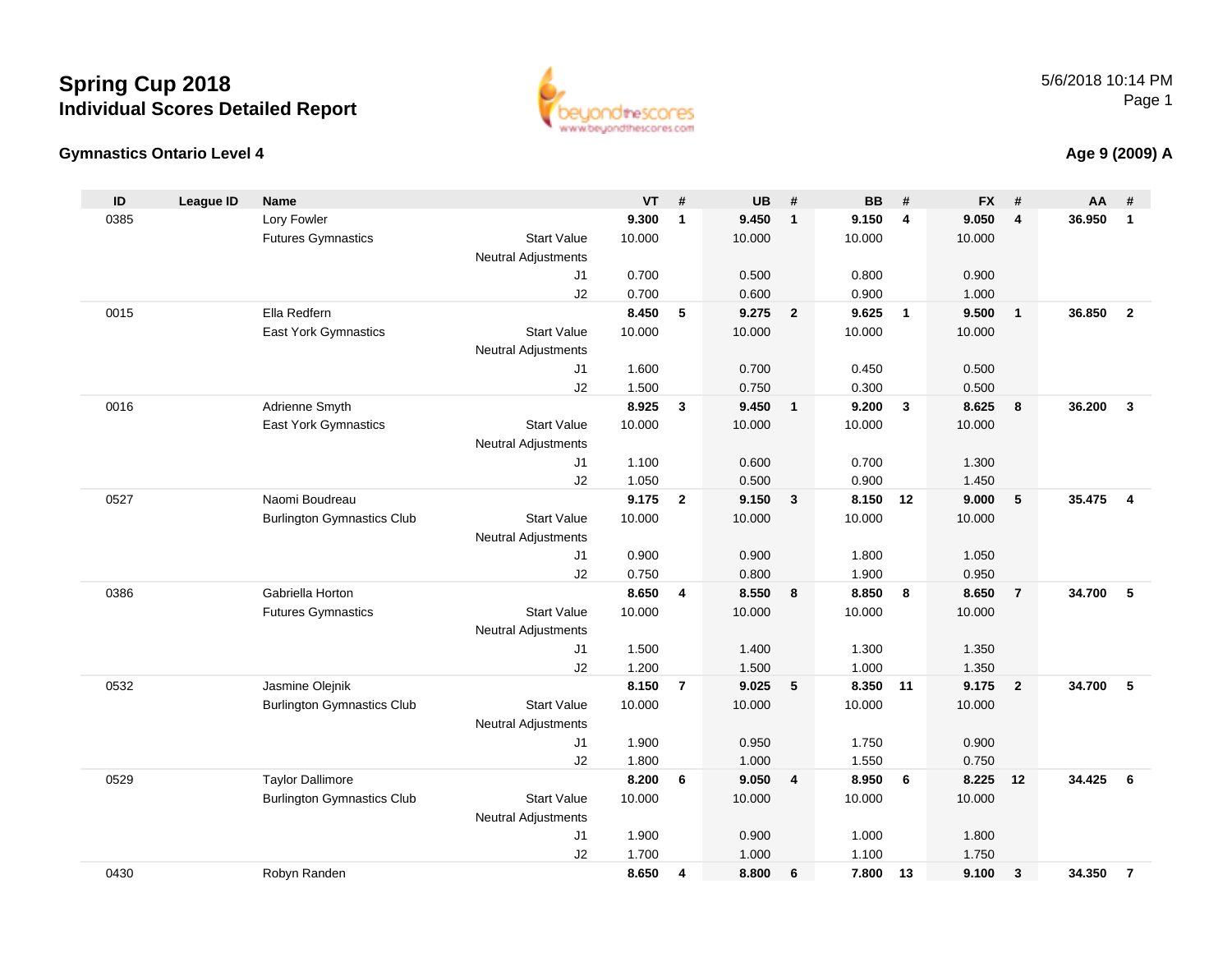

|      | <b>Aspire Gymnastics</b>          | <b>Start Value</b>         | 10.000 |    | 10.000 |                | 10.000   |                | 10.000 |                         |           |    |
|------|-----------------------------------|----------------------------|--------|----|--------|----------------|----------|----------------|--------|-------------------------|-----------|----|
|      |                                   | <b>Neutral Adjustments</b> |        |    |        |                | $-0.300$ |                |        |                         |           |    |
|      |                                   | J1                         | 1.350  |    | 1.200  |                | 2.100    |                | 0.800  |                         |           |    |
|      |                                   | J2                         | 1.350  |    | 1.200  |                | 1.700    |                | 1.000  |                         |           |    |
| 0389 | Mia Carroll                       |                            | 8.200  | 6  | 8.600  | $\overline{7}$ | 8.750    | 9              | 8.750  | 6                       | 34.300    | 8  |
|      | <b>Futures Gymnastics</b>         | <b>Start Value</b>         | 10.000 |    | 10.000 |                | 10.000   |                | 10.000 |                         |           |    |
|      |                                   | <b>Neutral Adjustments</b> |        |    |        |                | $-0.100$ |                |        |                         |           |    |
|      |                                   | J <sub>1</sub>             | 1.900  |    | 1.300  |                | 1.000    |                | 1.200  |                         |           |    |
|      |                                   | J2                         | 1.700  |    | 1.500  |                | 1.300    |                | 1.300  |                         |           |    |
| 0841 | Julia Van den Ende                |                            | 8.050  | 9  | 8.450  | 10             | 8.975    | 5              | 8.600  | $\overline{\mathbf{9}}$ | 34.075    | 9  |
|      | <b>Futures Gymnastics</b>         | <b>Start Value</b>         | 10.000 |    | 10.000 |                | 10.000   |                | 10.000 |                         |           |    |
|      |                                   | <b>Neutral Adjustments</b> |        |    |        |                |          |                |        |                         |           |    |
|      |                                   | J <sub>1</sub>             | 2.100  |    | 1.600  |                | 1.000    |                | 1.300  |                         |           |    |
|      |                                   | J <sub>2</sub>             | 1.800  |    | 1.500  |                | 1.050    |                | 1.500  |                         |           |    |
| 0388 | Anna Maria Yousef                 |                            | 7.900  | 10 | 8.500  | 9              | 8.900    | $\overline{7}$ | 8.500  | 11                      | 33.800    | 10 |
|      | <b>Futures Gymnastics</b>         | <b>Start Value</b>         | 10.000 |    | 10.000 |                | 10.000   |                | 10.000 |                         |           |    |
|      |                                   | <b>Neutral Adjustments</b> |        |    |        |                |          |                |        |                         |           |    |
|      |                                   | J1                         | 2.200  |    | 1.400  |                | 1.200    |                | 1.450  |                         |           |    |
|      |                                   | J2                         | 2.000  |    | 1.600  |                | 1.000    |                | 1.550  |                         |           |    |
| 0522 | Taite Bowman                      |                            | 7.150  | 11 | 7.550  | 11             | 9.250    | $\overline{2}$ | 8.575  | 10                      | 32.525    | 11 |
|      | <b>Burlington Gymnastics Club</b> | <b>Start Value</b>         | 10.000 |    | 10.000 |                | 10.000   |                | 10.000 |                         |           |    |
|      |                                   | <b>Neutral Adjustments</b> |        |    |        |                |          |                |        |                         |           |    |
|      |                                   | J1                         | 2.700  |    | 2.600  |                | 0.750    |                | 1.350  |                         |           |    |
|      |                                   | J2                         | 3.000  |    | 2.300  |                | 0.750    |                | 1.500  |                         |           |    |
| 0387 | Rose Reikhtehgarnejadi            |                            | 8.100  | 8  | 8.800  | 6              | 8.475    | 10             | X.XXX  | $\sim$                  | 25.375 12 |    |
|      | <b>Futures Gymnastics</b>         | <b>Start Value</b>         | 10.000 |    | 10.000 |                | 10.000   |                |        |                         |           |    |
|      |                                   | <b>Neutral Adjustments</b> |        |    |        |                | $-0.100$ |                |        |                         |           |    |
|      |                                   | J <sub>1</sub>             | 2.000  |    | 1.200  |                | 1.400    |                |        |                         |           |    |
|      |                                   | J2                         | 1.800  |    | 1.200  |                | 1.450    |                |        |                         |           |    |

#### **Gymnastics Ontario Level 4**

**Age 9 (2009) B**

| ID   | League ID | <b>Name</b>       |                            | <b>VT</b> | # | <b>UB</b> | #            | <b>BB</b> # |   | $FX$ #  |     | <b>AA</b> | - # |
|------|-----------|-------------------|----------------------------|-----------|---|-----------|--------------|-------------|---|---------|-----|-----------|-----|
| 0065 |           | Gwen Danford      |                            | 9.350     |   | 9.500     | $\mathbf{2}$ | 9.400       | 3 | 9.150 4 |     | 37.400    |     |
|      |           | Gemini Gymnastics | <b>Start Value</b>         | 10.000    |   | 10.000    |              | 10.000      |   | 10.000  |     |           |     |
|      |           |                   | <b>Neutral Adjustments</b> |           |   |           |              |             |   |         |     |           |     |
|      |           |                   | J1                         | 0.650     |   | 0.500     |              | 0.600       |   | 0.750   |     |           |     |
|      |           |                   | J2                         | 0.650     |   | 0.500     |              | 0.600       |   | 0.950   |     |           |     |
| 0064 |           | Lily LaBarre      |                            | 9.000     | 6 | 9.425     |              | 9.775       |   | 9.000   | - 6 | 37.200    | - 2 |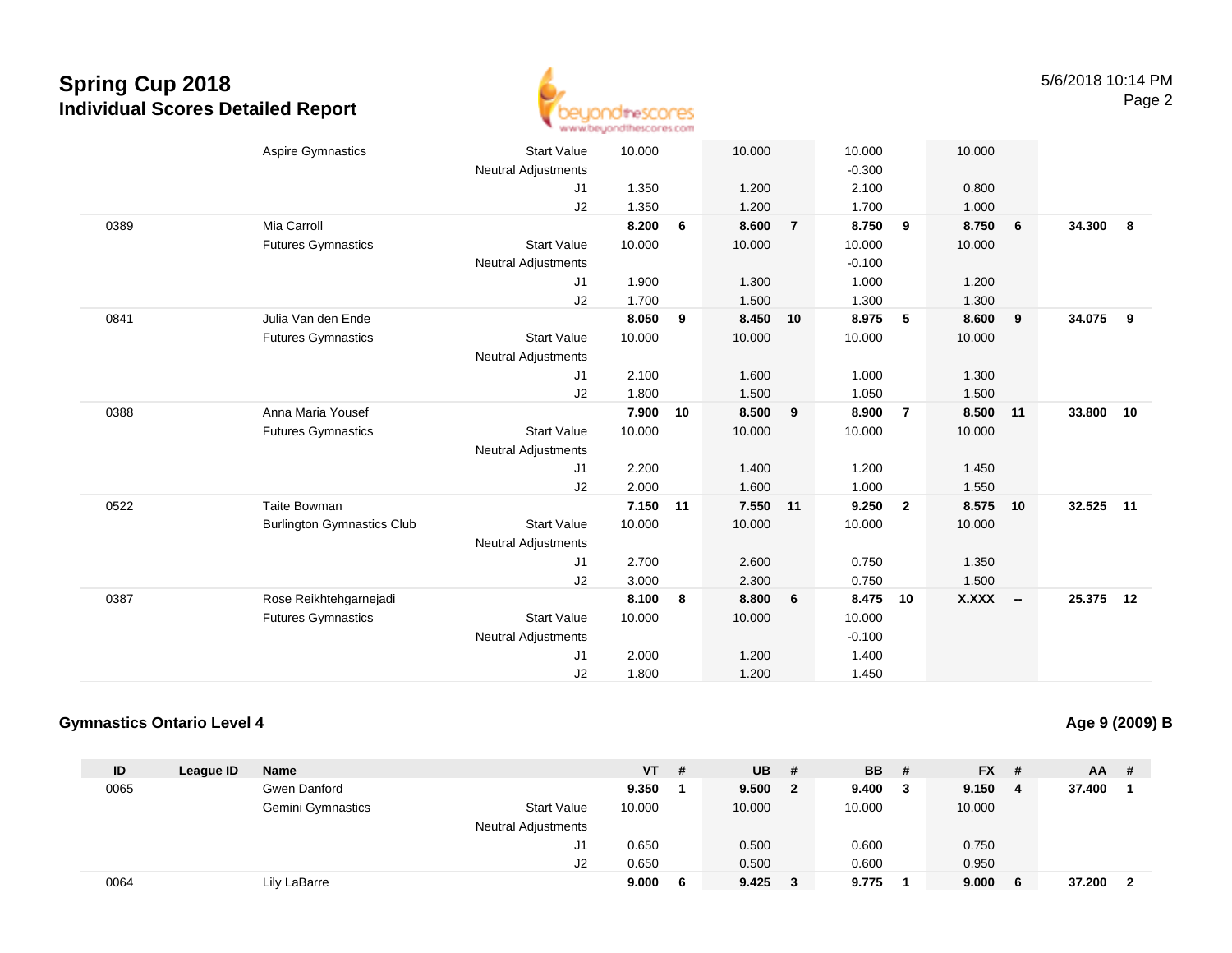

|      | Gemini Gymnastics                 | <b>Start Value</b>         | 10.000 |                | 10.000 |                         | 10.000   |                | 10.000 |                         |           |                |
|------|-----------------------------------|----------------------------|--------|----------------|--------|-------------------------|----------|----------------|--------|-------------------------|-----------|----------------|
|      |                                   | <b>Neutral Adjustments</b> |        |                |        |                         |          |                |        |                         |           |                |
|      |                                   | J1                         | 1.100  |                | 0.600  |                         | 0.250    |                | 0.900  |                         |           |                |
|      |                                   | J2                         | 0.900  |                | 0.550  |                         | 0.200    |                | 1.100  |                         |           |                |
| 0109 | Julie Maguire                     |                            | 9.250  | $\overline{2}$ | 9.650  | $\overline{\mathbf{1}}$ | 8.850    | $\overline{7}$ | 9.300  | $\overline{\mathbf{2}}$ | 37.050    | $\mathbf{3}$   |
|      | Aereo Gymnastics Club             | <b>Start Value</b>         | 10.000 |                | 10.000 |                         | 10.000   |                | 10.000 |                         |           |                |
|      |                                   | <b>Neutral Adjustments</b> |        |                |        |                         |          |                |        |                         |           |                |
|      |                                   | J1                         | 0.700  |                | 0.400  |                         | 1.200    |                | 0.650  |                         |           |                |
|      |                                   | J2                         | 0.800  |                | 0.300  |                         | 1.100    |                | 0.750  |                         |           |                |
| 0110 | Lacey Stone                       |                            | 9.175  | 4              | 9.125  | 5                       | 9.000    | 6              | 9.650  | $\overline{1}$          | 36.950    | $\overline{4}$ |
|      | Aereo Gymnastics Club             | <b>Start Value</b>         | 10.000 |                | 10.000 |                         | 10.000   |                | 10.000 |                         |           |                |
|      |                                   | <b>Neutral Adjustments</b> |        |                |        |                         |          |                |        |                         |           |                |
|      |                                   | J1                         | 0.900  |                | 0.950  |                         | 1.100    |                | 0.300  |                         |           |                |
|      |                                   | J2                         | 0.750  |                | 0.800  |                         | 0.900    |                | 0.400  |                         |           |                |
| 0014 | Lane Rathwell                     |                            | 8.575  | 9              | 9.025  | 6                       | 9.500    | $\overline{2}$ | 9.250  | $\overline{\mathbf{3}}$ | 36.350    | -5             |
|      | <b>East York Gymnastics</b>       | <b>Start Value</b>         | 10.000 |                | 10.000 |                         | 10.000   |                | 10.000 |                         |           |                |
|      |                                   | <b>Neutral Adjustments</b> |        |                |        |                         |          |                |        |                         |           |                |
|      |                                   | J1                         | 1.500  |                | 0.950  |                         | 0.500    |                | 0.750  |                         |           |                |
|      |                                   | J2                         | 1.350  |                | 1.000  |                         | 0.500    |                | 0.750  |                         |           |                |
| 0063 | Ava Moulaison                     |                            | 9.200  | $\mathbf{3}$   | 8.850  | $\overline{7}$          | 9.000    | 6              | 9.125  | $5\phantom{1}$          | 36.175    | - 6            |
|      | Gemini Gymnastics                 | <b>Start Value</b>         | 10.000 |                | 10.000 |                         | 10.000   |                | 10.000 |                         |           |                |
|      |                                   | <b>Neutral Adjustments</b> |        |                |        |                         | $-0.100$ |                |        |                         |           |                |
|      |                                   | J1                         | 0.850  |                | 1.200  |                         | 1.000    |                | 0.900  |                         |           |                |
|      |                                   | J2                         | 0.750  |                | 1.100  |                         | 0.800    |                | 0.850  |                         |           |                |
| 0525 | Camryn Peterson                   |                            | 8.500  | 10             | 9.325  | $\overline{4}$          | 9.100    | 5              | 9.125  | $5\phantom{.0}$         | 36.050    | $\overline{7}$ |
|      | <b>Burlington Gymnastics Club</b> | <b>Start Value</b>         | 10.000 |                | 10.000 |                         | 10.000   |                | 10.000 |                         |           |                |
|      |                                   | <b>Neutral Adjustments</b> |        |                |        |                         |          |                |        |                         |           |                |
|      |                                   | J1                         | 1.700  |                | 0.750  |                         | 0.900    |                | 0.950  |                         |           |                |
|      |                                   | J2                         | 1.300  |                | 0.600  |                         | 0.900    |                | 0.800  |                         |           |                |
| 0530 | Danica Harris                     |                            | 9.025  | 5              | 8.600  | 9                       | 9.200    | $\overline{4}$ | 8.650  | $\overline{7}$          | 35.475    | 8              |
|      | <b>Burlington Gymnastics Club</b> | <b>Start Value</b>         | 10.000 |                | 10.000 |                         | 10.000   |                | 10.000 |                         |           |                |
|      |                                   | <b>Neutral Adjustments</b> |        |                |        |                         |          |                |        |                         |           |                |
|      |                                   | J1                         | 1.100  |                | 1.500  |                         | 0.900    |                | 1.400  |                         |           |                |
|      |                                   | J2                         | 0.850  |                | 1.300  |                         | 0.700    |                | 1.300  |                         |           |                |
| 0534 | Grace Wasson                      |                            | 8.700  | 8              | 8.450  | 10                      | 8.850    | $\overline{7}$ | 9.000  | $\bf 6$                 | 35.000    | 9              |
|      | <b>Burlington Gymnastics Club</b> | <b>Start Value</b>         | 10.000 |                | 10.000 |                         | 10.000   |                | 10.000 |                         |           |                |
|      |                                   | <b>Neutral Adjustments</b> |        |                |        |                         |          |                |        |                         |           |                |
|      |                                   | J1                         | 1.400  |                | 1.500  |                         | 1.300    |                | 0.950  |                         |           |                |
|      |                                   | J2                         | 1.200  |                | 1.600  |                         | 1.000    |                | 1.050  |                         |           |                |
| 0533 | Naomi Roncon                      |                            | 8.775  | $\overline{7}$ | 8.150  | 12                      | 8.700    | 8              | 8.650  | $\overline{7}$          | 34.275 10 |                |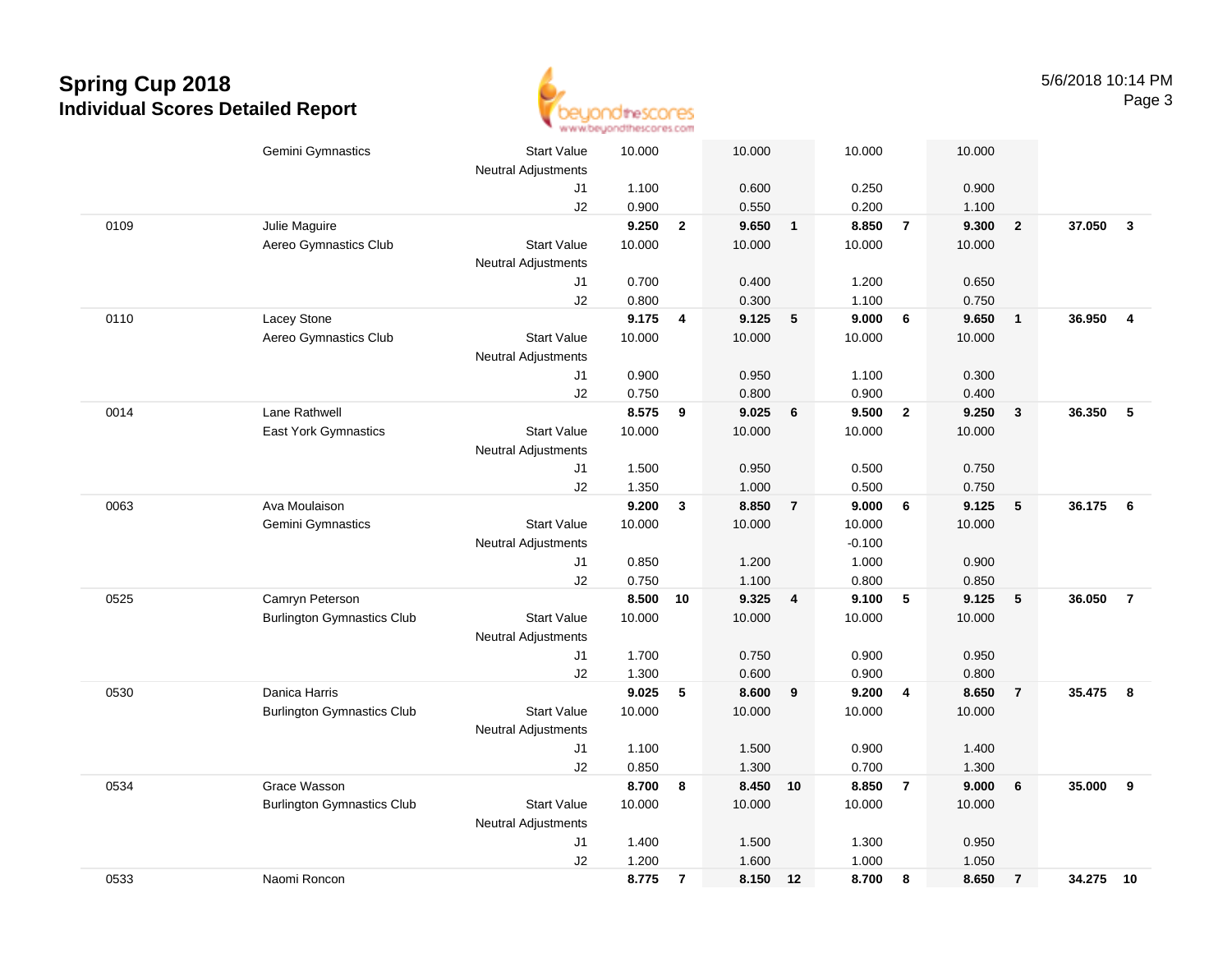

|      | <b>Burlington Gymnastics Club</b> | <b>Start Value</b><br><b>Neutral Adjustments</b> | 10.000   | 10.000   | 10.000   |     | 10.000    |   |           |       |
|------|-----------------------------------|--------------------------------------------------|----------|----------|----------|-----|-----------|---|-----------|-------|
|      |                                   | J <sub>1</sub>                                   | 1.200    | 1.800    | 1.300    |     | 1.450     |   |           |       |
|      |                                   | J2                                               | 1.250    | 1.900    | 1.300    |     | 1.250     |   |           |       |
| 0531 | Mika Hukari                       |                                                  | 8.250 11 | 8.650 8  | 8.150 10 |     | $8.250$ 9 |   | 33.300    | $-11$ |
|      | <b>Burlington Gymnastics Club</b> | <b>Start Value</b>                               | 10.000   | 10.000   | 10.000   |     | 10.000    |   |           |       |
|      |                                   | <b>Neutral Adjustments</b>                       |          |          |          |     |           |   |           |       |
|      |                                   | J1                                               | 1.800    | 1.200    | 2.000    |     | 1.800     |   |           |       |
|      |                                   | J2                                               | 1.700    | 1.500    | 1.700    |     | 1.700     |   |           |       |
| 0330 | Naomi Lake                        |                                                  | 7.850 12 | 8.250 11 | 8.575    | - 9 | 8.525     | 8 | 33.200 12 |       |
|      | <b>Sudbury Laurels</b>            | <b>Start Value</b>                               | 10.000   | 10.000   | 10.000   |     | 10.000    |   |           |       |
|      |                                   | <b>Neutral Adjustments</b>                       |          |          |          |     |           |   |           |       |
|      |                                   | J <sub>1</sub>                                   | 2.400    | 1.700    | 1.550    |     | 1.550     |   |           |       |
|      |                                   | J2                                               | 1.900    | 1.800    | 1.300    |     | 1.400     |   |           |       |

#### **Gymnastics Ontario Level 4**

#### **Age 10 (2008) A**

| ID   | League ID | Name                     |                            | $VT$ # |              | <b>UB</b> | #                       | <b>BB</b> | #              | <b>FX</b> | #            | <b>AA</b> | #              |
|------|-----------|--------------------------|----------------------------|--------|--------------|-----------|-------------------------|-----------|----------------|-----------|--------------|-----------|----------------|
| 0105 |           | <b>Alexis Huneault</b>   |                            | 9.550  | -1           | 9.075     | 3                       | 9.400     | 4              | 9.350     | $\mathbf{2}$ | 37.375    | 1              |
|      |           | Aereo Gymnastics Club    | <b>Start Value</b>         | 10.000 |              | 10.000    |                         | 10.000    |                | 10.000    |              |           |                |
|      |           |                          | <b>Neutral Adjustments</b> |        |              |           |                         |           |                |           |              |           |                |
|      |           |                          | J1                         | 0.500  |              | 0.850     |                         | 0.500     |                | 0.650     |              |           |                |
|      |           |                          | J2                         | 0.400  |              | 1.000     |                         | 0.700     |                | 0.650     |              |           |                |
| 0069 |           | Lily Sorrento            |                            | 8.950  | 3            | 9.200     | $\overline{\mathbf{2}}$ | 9.650     | $\blacksquare$ | 9.375     | $\mathbf{1}$ | 37.175    | $\overline{2}$ |
|      |           | <b>Gemini Gymnastics</b> | <b>Start Value</b>         | 10.000 |              | 10.000    |                         | 10.000    |                | 10.000    |              |           |                |
|      |           |                          | <b>Neutral Adjustments</b> |        |              |           |                         |           |                |           |              |           |                |
|      |           |                          | J1                         | 1.100  |              | 0.900     |                         | 0.350     |                | 0.700     |              |           |                |
|      |           |                          | J2                         | 1.000  |              | 0.700     |                         | 0.350     |                | 0.550     |              |           |                |
| 0103 |           | Camryn Koabel            |                            | 8.300  | 7            | 8.950     | $\overline{4}$          | 9.475     | $\mathbf{3}$   | 8.800     | 6            | 35.525    | 3              |
|      |           | Aereo Gymnastics Club    | <b>Start Value</b>         | 10.000 |              | 10.000    |                         | 10.000    |                | 10.000    |              |           |                |
|      |           |                          | <b>Neutral Adjustments</b> |        |              |           |                         |           |                |           |              |           |                |
|      |           |                          | J1                         | 1.900  |              | 1.000     |                         | 0.650     |                | 1.000     |              |           |                |
|      |           |                          | J2                         | 1.500  |              | 1.100     |                         | 0.400     |                | 1.400     |              |           |                |
| 0765 |           | Lara Jane Del Greco      |                            | 9.150  | $\mathbf{2}$ | 8.450     | $\overline{7}$          | 8.750     | -8             | 9.125     | $\mathbf{3}$ | 35.475    | 4              |
|      |           | Scarborough Gym Elites   | <b>Start Value</b>         | 10.000 |              | 10.000    |                         | 10.000    |                | 10.000    |              |           |                |
|      |           |                          | <b>Neutral Adjustments</b> |        |              |           |                         |           |                |           |              |           |                |
|      |           |                          | J1                         | 1.000  |              | 1.700     |                         | 1.400     |                | 0.900     |              |           |                |
|      |           |                          | J <sub>2</sub>             | 0.700  |              | 1.400     |                         | 1.100     |                | 0.850     |              |           |                |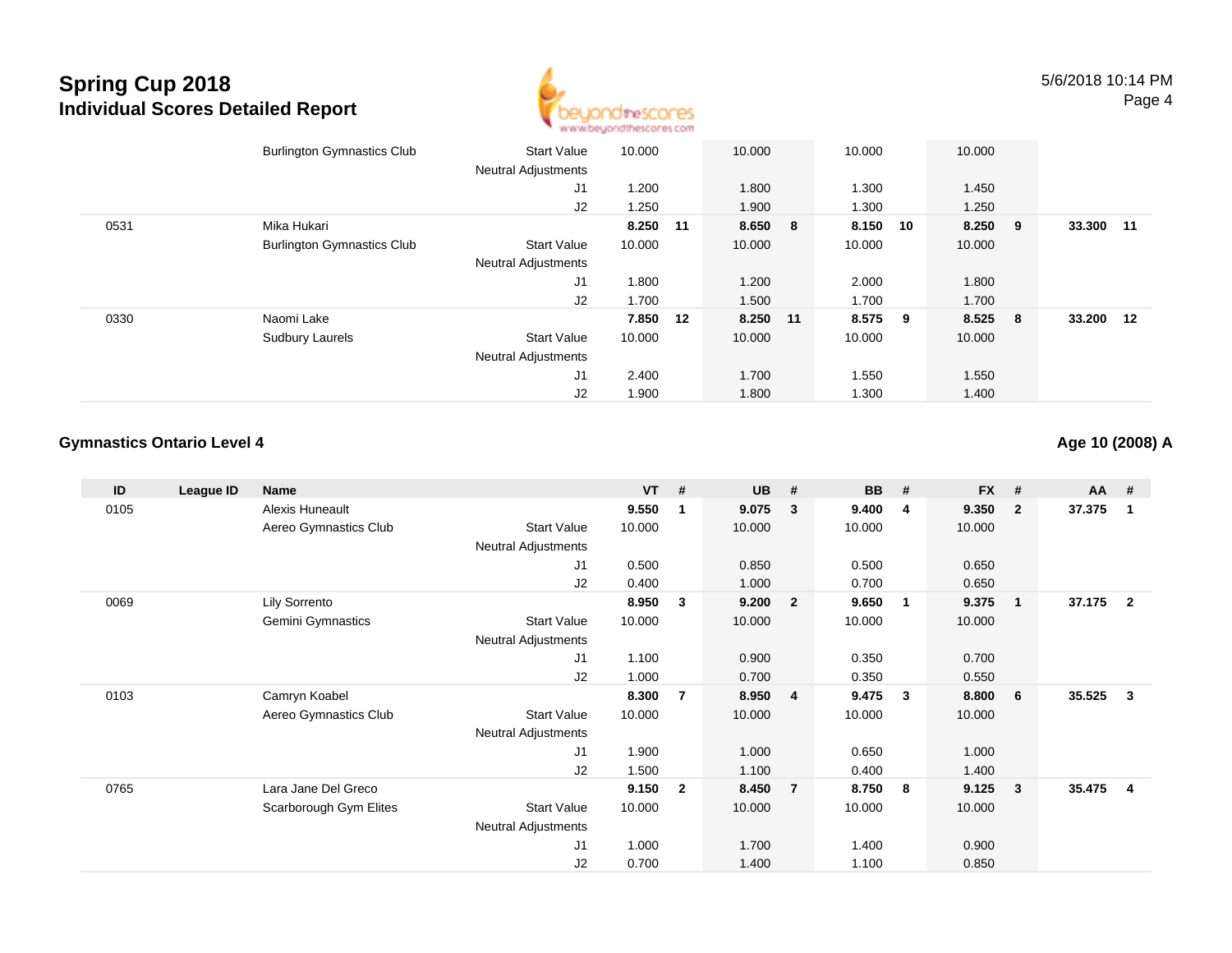

| 0617 | Gymnastics<br>Ontario | Abigail Arbaji                     |                                                  | 8.500  | - 5            | 8.250    | - 8          | 9.500    | $\overline{\mathbf{2}}$ | 8.975  | $\overline{4}$  | 35.225    | -5              |
|------|-----------------------|------------------------------------|--------------------------------------------------|--------|----------------|----------|--------------|----------|-------------------------|--------|-----------------|-----------|-----------------|
|      |                       | Galaxy                             | <b>Start Value</b><br><b>Neutral Adjustments</b> | 10.000 |                | 10.000   |              | 10.000   |                         | 10.000 |                 |           |                 |
|      |                       |                                    | J1                                               | 1.400  |                | 1.700    |              | 0.400    |                         | 1.050  |                 |           |                 |
|      |                       |                                    | J2                                               | 1.600  |                | 1.800    |              | 0.600    |                         | 1.000  |                 |           |                 |
| 0605 |                       | Leah Lukacs                        |                                                  | 8.950  | $\mathbf{3}$   | 8.650    | 6            | 8.625    | 9                       | 8.900  | $5\phantom{.0}$ | 35.125    | $6\overline{6}$ |
|      |                       | <b>Evolution Gymnastics Aurora</b> | <b>Start Value</b>                               | 10.000 |                | 10.000   |              | 10.000   |                         | 10.000 |                 |           |                 |
|      |                       |                                    | <b>Neutral Adjustments</b>                       |        |                |          |              | $-0.100$ |                         |        |                 |           |                 |
|      |                       |                                    | J1                                               | 1.100  |                | 1.400    |              | 1.250    |                         | 1.150  |                 |           |                 |
|      |                       |                                    | J2                                               | 1.000  |                | 1.300    |              | 1.300    |                         | 1.050  |                 |           |                 |
| 0537 |                       | Riley Ireland                      |                                                  | 8.650  | 4              | 9.325    | $\mathbf{1}$ | 8.550 10 |                         | 8.575  | 8               | 35.100    | $\overline{7}$  |
|      |                       | <b>Burlington Gymnastics Club</b>  | <b>Start Value</b>                               | 10.000 |                | 10.000   |              | 10.000   |                         | 10.000 |                 |           |                 |
|      |                       |                                    | <b>Neutral Adjustments</b>                       |        |                |          |              |          |                         |        |                 |           |                 |
|      |                       |                                    | J1                                               | 1.500  |                | 0.850    |              | 1.400    |                         | 1.450  |                 |           |                 |
|      |                       |                                    | J2                                               | 1.200  |                | 0.500    |              | 1.500    |                         | 1.400  |                 |           |                 |
| 0106 |                       | Shyanne Arbour                     |                                                  | 8.350  | 6              | 8.850    | 5            | 8.950    | 6                       | 8.525  | 10              | 34.675    | 8               |
|      |                       | Aereo Gymnastics Club              | <b>Start Value</b>                               | 10.000 |                | 10.000   |              | 10.000   |                         | 10.000 |                 |           |                 |
|      |                       |                                    | <b>Neutral Adjustments</b>                       |        |                |          |              |          |                         |        |                 |           |                 |
|      |                       |                                    | J <sub>1</sub>                                   | 1.700  |                | 1.200    |              | 0.950    |                         | 1.550  |                 |           |                 |
|      |                       |                                    | J2                                               | 1.600  |                | 1.100    |              | 1.150    |                         | 1.400  |                 |           |                 |
| 0197 |                       | Abigail Rushton                    |                                                  | 8.200  | 8              | 7.850    | 10           | 8.425    | 11                      | 8.550  | 9               | 33.025    | 9               |
|      |                       | Muskoka Limberettes                | <b>Start Value</b>                               | 10.000 |                | 10.000   |              | 10.000   |                         | 10.000 |                 |           |                 |
|      |                       |                                    | Neutral Adjustments                              |        |                |          |              |          |                         |        |                 |           |                 |
|      |                       |                                    | J <sub>1</sub>                                   | 1.800  |                | 2.300    |              | 1.750    |                         | 1.400  |                 |           |                 |
|      |                       |                                    | J2                                               | 1.800  |                | 2.000    |              | 1.400    |                         | 1.500  |                 |           |                 |
| 0329 |                       | Charlie Frappier                   |                                                  | 6.850  | 9              | 8.000    | 9            | 9.050    | $\sqrt{5}$              | 8.800  | 6               | 32.700    | 10              |
|      |                       | <b>Sudbury Laurels</b>             | <b>Start Value</b>                               | 10.000 |                | 10.000   |              | 10.000   |                         | 10.000 |                 |           |                 |
|      |                       |                                    | <b>Neutral Adjustments</b>                       |        |                |          |              |          |                         |        |                 |           |                 |
|      |                       |                                    | J1                                               | 3.300  |                | 2.000    |              | 1.000    |                         | 1.250  |                 |           |                 |
|      |                       |                                    | J2                                               | 3.000  |                | 2.000    |              | 0.900    |                         | 1.150  |                 |           |                 |
| 0692 |                       | Isabella Malloch                   |                                                  | 8.300  | $\overline{7}$ | 6.050 11 |              | 8.900    | $\overline{7}$          | 8.625  | $\overline{7}$  | 31.875 11 |                 |
|      |                       | Halton Hills Gymnastic Centre      | <b>Start Value</b>                               | 10.000 |                | 10.000   |              | 10.000   |                         | 10.000 |                 |           |                 |
|      |                       |                                    | Neutral Adjustments                              |        |                |          |              |          |                         |        |                 |           |                 |
|      |                       |                                    | J1                                               | 1.800  |                | 4.100    |              | 1.000    |                         | 1.400  |                 |           |                 |
|      |                       |                                    | J2                                               | 1.600  |                | 3.800    |              | 1.200    |                         | 1.350  |                 |           |                 |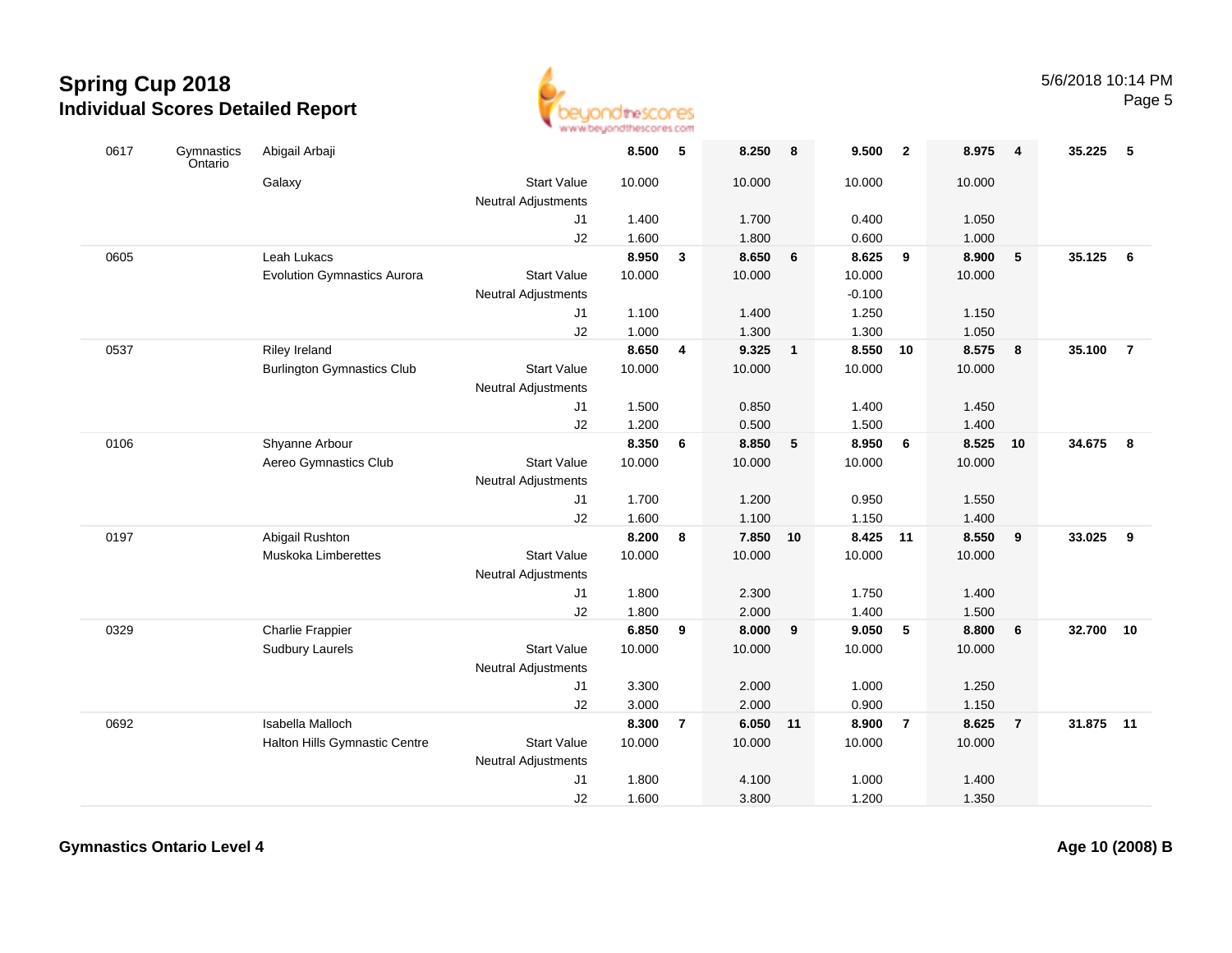

| ID   | <b>League ID</b> | <b>Name</b>                        |                            | <b>VT</b> | #              | <b>UB</b> | #              | <b>BB</b> | #                       | <b>FX</b> | #                       | AA     | #              |
|------|------------------|------------------------------------|----------------------------|-----------|----------------|-----------|----------------|-----------|-------------------------|-----------|-------------------------|--------|----------------|
| 0166 |                  | Kylee McQueen                      |                            | 8.900     | 4              | 9.550     | $\mathbf{1}$   | 9.625     | $\mathbf{1}$            | 9.300     | $\overline{2}$          | 37.375 | $\overline{1}$ |
|      |                  | <b>Barrie Kempettes</b>            | <b>Start Value</b>         | 10.000    |                | 10.000    |                | 10.000    |                         | 10.000    |                         |        |                |
|      |                  |                                    | <b>Neutral Adjustments</b> |           |                |           |                |           |                         |           |                         |        |                |
|      |                  |                                    | J1                         | 1.100     |                | 0.500     |                | 0.300     |                         | 0.650     |                         |        |                |
|      |                  |                                    | J2                         | 1.100     |                | 0.400     |                | 0.450     |                         | 0.750     |                         |        |                |
| 0129 |                  | Aleks Wright                       |                            | 9.125     | $\overline{2}$ | 9.075     | $\overline{2}$ | 9.100     | 6                       | 9.450     | $\overline{\mathbf{1}}$ | 36.750 | $\overline{2}$ |
|      |                  | <b>ASF</b>                         | <b>Start Value</b>         | 10.000    |                | 10.000    |                | 10.000    |                         | 10.000    |                         |        |                |
|      |                  |                                    | <b>Neutral Adjustments</b> |           |                |           |                | $-0.100$  |                         |           |                         |        |                |
|      |                  |                                    | J1                         | 0.850     |                | 0.850     |                | 0.700     |                         | 0.550     |                         |        |                |
|      |                  |                                    | J2                         | 0.900     |                | 1.000     |                | 0.900     |                         | 0.550     |                         |        |                |
| 0061 |                  | Brooke Gyarmati                    |                            | 9.100     | $\mathbf{3}$   | 8.750     | 6              | 9.525     | $\mathbf{2}$            | 8.750     | $5\phantom{.0}$         | 36.125 | $\mathbf{3}$   |
|      |                  | Gemini Gymnastics                  | <b>Start Value</b>         | 10.000    |                | 10.000    |                | 10.000    |                         | 10.000    |                         |        |                |
|      |                  |                                    | <b>Neutral Adjustments</b> |           |                |           |                |           |                         |           |                         |        |                |
|      |                  |                                    | J1                         | 1.000     |                | 1.300     |                | 0.400     |                         | 1.300     |                         |        |                |
|      |                  |                                    | J2                         | 0.800     |                | 1.200     |                | 0.550     |                         | 1.200     |                         |        |                |
| 0606 |                  | Marisa Lansing                     |                            | 9.400     | $\mathbf{1}$   | 9.075     | $\overline{2}$ | 8.950     | $\overline{7}$          | 8.700     | $6\phantom{1}6$         | 36.125 | $\mathbf{3}$   |
|      |                  | <b>Evolution Gymnastics Aurora</b> | <b>Start Value</b>         | 10.000    |                | 10.000    |                | 10.000    |                         | 10.000    |                         |        |                |
|      |                  |                                    | <b>Neutral Adjustments</b> |           |                |           |                |           |                         |           |                         |        |                |
|      |                  |                                    | J1                         | 0.600     |                | 1.000     |                | 1.100     |                         | 1.300     |                         |        |                |
|      |                  |                                    | J2                         | 0.600     |                | 0.850     |                | 1.000     |                         | 1.300     |                         |        |                |
| 0072 |                  | Siena Ramos                        |                            | 8.525     | $\overline{7}$ | 9.050     | $\mathbf{3}$   | 9.150     | 5                       | 9.250     | $\mathbf{3}$            | 35.975 | $\overline{4}$ |
|      |                  | Gemini Gymnastics                  | <b>Start Value</b>         | 10.000    |                | 10.000    |                | 10.000    |                         | 10.000    |                         |        |                |
|      |                  |                                    | <b>Neutral Adjustments</b> |           |                |           |                |           |                         |           |                         |        |                |
|      |                  |                                    | J1                         | 1.550     |                | 0.800     |                | 0.950     |                         | 0.800     |                         |        |                |
|      |                  |                                    | J2                         | 1.400     |                | 1.100     |                | 0.750     |                         | 0.700     |                         |        |                |
| 0390 |                  | Idunnu Adetiba                     |                            | 8.500     | 8              | 8.850     | 5              | 9.400     | $\overline{4}$          | 8.475     | $\overline{7}$          | 35.225 | -5             |
|      |                  | <b>Futures Gymnastics</b>          | <b>Start Value</b>         | 10.000    |                | 10.000    |                | 10.000    |                         | 10.000    |                         |        |                |
|      |                  |                                    | <b>Neutral Adjustments</b> |           |                |           |                |           |                         |           |                         |        |                |
|      |                  |                                    | J1                         | 1.500     |                | 1.100     |                | 0.650     |                         | 1.450     |                         |        |                |
|      |                  |                                    | J2                         | 1.500     |                | 1.200     |                | 0.550     |                         | 1.600     |                         |        |                |
| 0331 |                  | Isabella Sooley                    |                            | 8.725     | 5              | 8.950     | $\overline{4}$ | 8.750     | $\overline{\mathbf{9}}$ | 8.700     | 6                       | 35.125 | - 6            |
|      |                  | <b>Sudbury Laurels</b>             | <b>Start Value</b>         | 10.000    |                | 10.000    |                | 10.000    |                         | 10.000    |                         |        |                |
|      |                  |                                    | <b>Neutral Adjustments</b> |           |                |           |                |           |                         |           |                         |        |                |
|      |                  |                                    | J1                         | 1.250     |                | 1.000     |                | 1.400     |                         | 1.300     |                         |        |                |
|      |                  |                                    | J2                         | 1.300     |                | 1.100     |                | 1.100     |                         | 1.300     |                         |        |                |
| 0107 |                  | Shania Hintenberger                |                            | 8.550     | 6              | 8.750     | 6              | 9.425     | $\mathbf{3}$            | 8.350     | 8                       | 35.075 | $\overline{7}$ |
|      |                  | Aereo Gymnastics Club              | <b>Start Value</b>         | 10.000    |                | 10.000    |                | 10.000    |                         | 10.000    |                         |        |                |
|      |                  |                                    | <b>Neutral Adjustments</b> |           |                |           |                |           |                         |           |                         |        |                |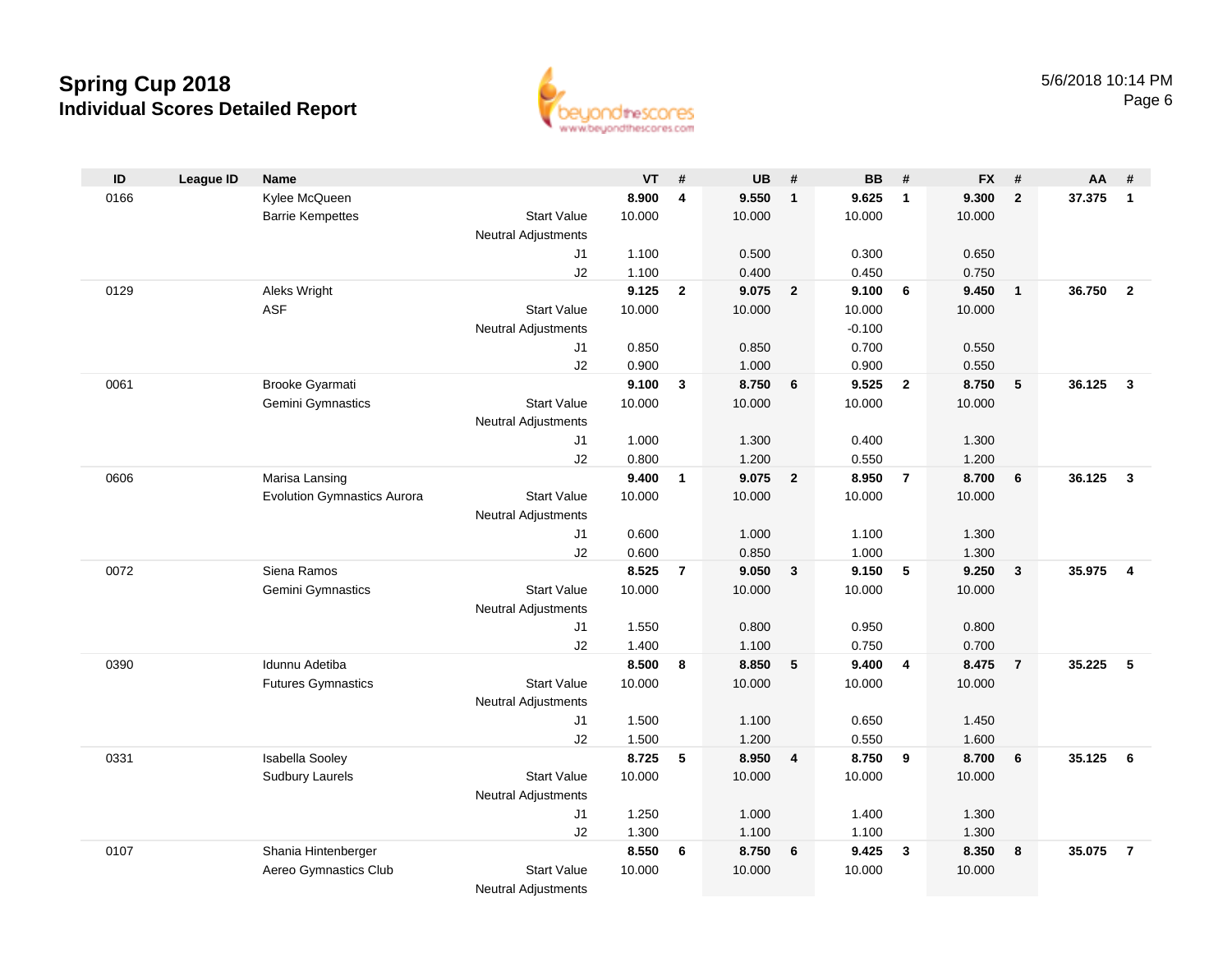

|      |                       |                               | J <sub>1</sub>                                   | 1.500     | 1.200     |                | 0.600   |     | 1.600  |                |        |   |
|------|-----------------------|-------------------------------|--------------------------------------------------|-----------|-----------|----------------|---------|-----|--------|----------------|--------|---|
|      |                       |                               | J2                                               | 1.400     | 1.300     |                | 0.550   |     | 1.700  |                |        |   |
| 0695 |                       | Carly Leadbeater              |                                                  | $8.200$ 9 | 8.525     | $\overline{7}$ | 9.150 5 |     | 9.025  | $\overline{4}$ | 34.900 | 8 |
|      |                       | Halton Hills Gymnastic Centre | <b>Start Value</b><br><b>Neutral Adjustments</b> | 10.000    | 10.000    |                | 10.000  |     | 10.000 |                |        |   |
|      |                       |                               | J1                                               | 1.900     | 1.500     |                | 0.900   |     | 1.000  |                |        |   |
|      |                       |                               | J2                                               | 1.700     | 1.450     |                | 0.800   |     | 0.950  |                |        |   |
| 0432 | Gymnastics<br>Ontario | Katryna Zydownyk              |                                                  | 8.150 10  | $9.075$ 2 |                | 8.900   | - 8 | 8.225  | 9              | 34.350 | 9 |
|      |                       | <b>Aspire Gymnastics</b>      | <b>Start Value</b><br><b>Neutral Adjustments</b> | 10.000    | 10.000    |                | 10.000  |     | 10.000 |                |        |   |
|      |                       |                               | J1                                               | 1.800     | 0.850     |                | 1.000   |     | 1.700  |                |        |   |
|      |                       |                               | J2                                               | 1.900     | 1.000     |                | 1.200   |     | 1.850  |                |        |   |

#### **Gymnastics Ontario Level 4**

**Age 10 (2008) C**

| ID   | League ID             | <b>Name</b>              |                     | <b>VT</b>    | #                        | <b>UB</b>    | #                        | <b>BB</b> | #                        | <b>FX</b> | #                        | AA     | #                        |
|------|-----------------------|--------------------------|---------------------|--------------|--------------------------|--------------|--------------------------|-----------|--------------------------|-----------|--------------------------|--------|--------------------------|
| 0179 |                       | Kaylee Witiluk           |                     | <b>X.XXX</b> | $\overline{\phantom{a}}$ | <b>X.XXX</b> | $\overline{\phantom{a}}$ | X.XXX     | $\overline{\phantom{a}}$ | X.XXX     | $\overline{\phantom{a}}$ | 0.000  | $\overline{\phantom{a}}$ |
| 0108 |                       | <b>Isabelle Henson</b>   |                     | 9.325        | 1                        | 9.550        | 1                        | 9.800     | $\overline{1}$           | 9.625     | $\mathbf{1}$             | 38.300 | -1                       |
|      |                       | Aereo Gymnastics Club    | <b>Start Value</b>  | 10.000       |                          | 10.000       |                          | 10.000    |                          | 10.000    |                          |        |                          |
|      |                       |                          | Neutral Adjustments |              |                          |              |                          |           |                          |           |                          |        |                          |
|      |                       |                          | J <sub>1</sub>      | 0.700        |                          | 0.500        |                          | 0.200     |                          | 0.350     |                          |        |                          |
|      |                       |                          | J2                  | 0.650        |                          | 0.400        |                          | 0.200     |                          | 0.400     |                          |        |                          |
| 0104 |                       | Peyton Minor             |                     | 9.200        | $\mathbf{3}$             | 9.225        | $\overline{2}$           | 9.525     | $\overline{2}$           | 9.400     | - 3                      | 37.350 | $\mathbf{2}$             |
|      |                       | Aereo Gymnastics Club    | <b>Start Value</b>  | 10.000       |                          | 10.000       |                          | 10.000    |                          | 10.000    |                          |        |                          |
|      |                       |                          | Neutral Adjustments |              |                          |              |                          |           |                          |           |                          |        |                          |
|      |                       |                          | J <sub>1</sub>      | 0.900        |                          | 0.750        |                          | 0.500     |                          | 0.500     |                          |        |                          |
|      |                       |                          | J2                  | 0.700        |                          | 0.800        |                          | 0.450     |                          | 0.700     |                          |        |                          |
| 0060 |                       | Téa Cortez               |                     | 9.250        | $\overline{2}$           | 9.050        | 5                        | 9.475     | $\mathbf{3}$             | 9.550     | $\overline{\mathbf{2}}$  | 37.325 | 3                        |
|      |                       | Gemini Gymnastics        | <b>Start Value</b>  | 10.000       |                          | 10.000       |                          | 10.000    |                          | 10.000    |                          |        |                          |
|      |                       |                          | Neutral Adjustments |              |                          |              |                          | $-0.100$  |                          |           |                          |        |                          |
|      |                       |                          | J1                  | 0.800        |                          | 1.000        |                          | 0.500     |                          | 0.450     |                          |        |                          |
|      |                       |                          | J2                  | 0.700        |                          | 0.900        |                          | 0.350     |                          | 0.450     |                          |        |                          |
| 0434 | Gymnastics<br>Ontario | Carys Mahon              |                     | 8.450        | 6                        | 9.100        | $\overline{4}$           | 8.850     | - 6                      | 8.875     | $\overline{4}$           | 35.275 | 4                        |
|      |                       | <b>Aspire Gymnastics</b> | <b>Start Value</b>  | 10.000       |                          | 10.000       |                          | 10.000    |                          | 10.000    |                          |        |                          |
|      |                       |                          | Neutral Adjustments |              |                          |              |                          |           |                          |           |                          |        |                          |
|      |                       |                          | J <sub>1</sub>      | 1.500        |                          | 0.850        |                          | 1.200     |                          | 1.200     |                          |        |                          |
|      |                       |                          | J2                  | 1.600        |                          | 0.950        |                          | 1.100     |                          | 1.050     |                          |        |                          |
| 0177 |                       | <b>Avery Mair</b>        |                     | 8.700        | 5                        | 8.750        | 8                        | 8.875     | 5                        | 8.750     | 5                        | 35.075 | 5                        |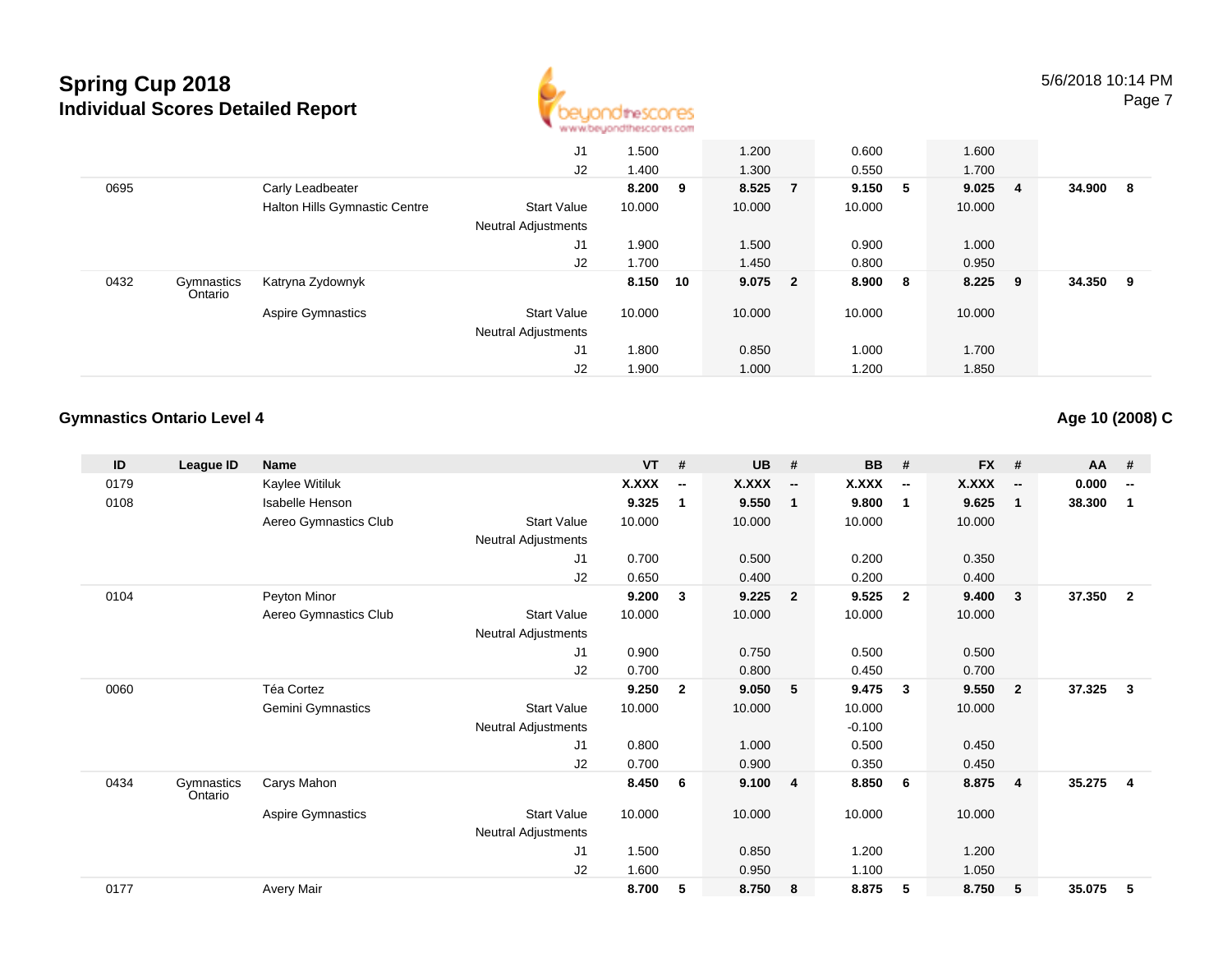

|      |                       | <b>Thunder Bay Gymnastics</b><br>Association | <b>Start Value</b>         | 10.000 |                | 10.000 |                | 10.000   |                | 10.000 |                |        |                |
|------|-----------------------|----------------------------------------------|----------------------------|--------|----------------|--------|----------------|----------|----------------|--------|----------------|--------|----------------|
|      |                       |                                              | <b>Neutral Adjustments</b> |        |                |        |                |          |                |        |                |        |                |
|      |                       |                                              | J1                         | 1.400  |                | 1.200  |                | 1.150    |                | 1.250  |                |        |                |
|      |                       |                                              | J2                         | 1.200  |                | 1.300  |                | 1.100    |                | 1.250  |                |        |                |
| 0200 |                       | Sierra Barrie                                |                            | 8.850  | 4              | 9.000  | 6              | 8.550    | 8              | 8.675  | 6              | 35.075 | 5              |
|      |                       | Muskoka Limberettes                          | <b>Start Value</b>         | 10.000 |                | 10.000 |                | 10.000   |                | 10.000 |                |        |                |
|      |                       |                                              | Neutral Adjustments        |        |                |        |                |          |                |        |                |        |                |
|      |                       |                                              | J1                         | 1.200  |                | 1.100  |                | 1.400    |                | 1.350  |                |        |                |
|      |                       |                                              | J2                         | 1.100  |                | 0.900  |                | 1.500    |                | 1.300  |                |        |                |
| 0260 |                       | Anastasia Chin                               |                            | 8.300  | $\overline{7}$ | 9.150  | 3              | 9.250    | 4              | 8.250  | - 8            | 34.950 | 6              |
|      |                       | <b>Pickering Athletic Centre</b>             | <b>Start Value</b>         | 10.000 |                | 10.000 |                | 10.000   |                | 10.000 |                |        |                |
|      |                       |                                              | Neutral Adjustments        |        |                |        |                |          |                |        |                |        |                |
|      |                       |                                              | J1                         | 1.700  |                | 0.900  |                | 0.800    |                | 1.850  |                |        |                |
|      |                       |                                              | J2                         | 1.700  |                | 0.800  |                | 0.700    |                | 1.650  |                |        |                |
| 0433 | Gymnastics<br>Ontario | <b>Riley Kirk</b>                            |                            | 8.075  | 8              | 8.850  | $\overline{7}$ | 8.650    | $\overline{7}$ | 8.625  | $\overline{7}$ | 34.200 | $\overline{7}$ |
|      |                       | Aspire Gymnastics                            | <b>Start Value</b>         | 10.000 |                | 10.000 |                | 10.000   |                | 10.000 |                |        |                |
|      |                       |                                              | <b>Neutral Adjustments</b> |        |                |        |                | $-0.100$ |                |        |                |        |                |
|      |                       |                                              | J <sub>1</sub>             | 1.950  |                | 1.300  |                | 1.400    |                | 1.300  |                |        |                |
|      |                       |                                              | J2                         | 1.900  |                | 1.000  |                | 1.100    |                | 1.450  |                |        |                |

#### **Gymnastics Ontario Level 4**

#### **Age 11 (2007) A**

| ID   | League ID | <b>Name</b>           |                            | $VT$ # |                          | <b>UB</b> | #                        | <b>BB</b> | #                        | <b>FX</b> | #                        | <b>AA</b> | #                        |
|------|-----------|-----------------------|----------------------------|--------|--------------------------|-----------|--------------------------|-----------|--------------------------|-----------|--------------------------|-----------|--------------------------|
| 0165 |           | Sierah Shepherd       |                            | X.XXX  | $\overline{\phantom{a}}$ | X.XXX     | $\overline{\phantom{a}}$ | X.XXX     | $\overline{\phantom{a}}$ | X.XXX     | $\overline{\phantom{a}}$ | 0.000     | $\overline{\phantom{a}}$ |
| 0111 |           | <b>Ashley Clare</b>   |                            | 9.550  | 1                        | 9.525     | - 1                      | 9.325     | -5                       | 9.600     | $\mathbf 1$              | 38.000    | 1                        |
|      |           | Aereo Gymnastics Club | <b>Start Value</b>         | 10.000 |                          | 10.000    |                          | 10.000    |                          | 10.000    |                          |           |                          |
|      |           |                       | <b>Neutral Adjustments</b> |        |                          |           |                          |           |                          |           |                          |           |                          |
|      |           |                       | J1                         | 0.450  |                          | 0.500     |                          | 0.600     |                          | 0.400     |                          |           |                          |
|      |           |                       | J2                         | 0.450  |                          | 0.450     |                          | 0.750     |                          | 0.400     |                          |           |                          |
| 0066 |           | Claire McFadyen       |                            | 8.700  | 8                        | 9.525     | $\blacksquare$           | 9.400     | $\overline{\mathbf{2}}$  | 9.350     | -4                       | 36.975    | $\overline{2}$           |
|      |           | Gemini Gymnastics     | <b>Start Value</b>         | 10.000 |                          | 10.000    |                          | 10.000    |                          | 10.000    |                          |           |                          |
|      |           |                       | <b>Neutral Adjustments</b> |        |                          |           |                          | $-0.100$  |                          |           |                          |           |                          |
|      |           |                       | J1                         | 1.250  |                          | 0.500     |                          | 0.400     |                          | 0.650     |                          |           |                          |
|      |           |                       | J2                         | 1.350  |                          | 0.450     |                          | 0.600     |                          | 0.650     |                          |           |                          |
| 0127 |           | Camryn Cheng          |                            | 8.850  | -4                       | 9.325     | $\overline{\mathbf{3}}$  | 9.375     | $\overline{\mathbf{3}}$  | 9.375     | -3                       | 36.925    | 3                        |
|      |           | <b>ASF</b>            | <b>Start Value</b>         | 10.000 |                          | 10.000    |                          | 10.000    |                          | 10.000    |                          |           |                          |
|      |           |                       | <b>Neutral Adjustments</b> |        |                          |           |                          |           |                          |           |                          |           |                          |
|      |           |                       | J <sub>1</sub>             | 1.300  |                          | 0.750     |                          | 0.750     |                          | 0.550     |                          |           |                          |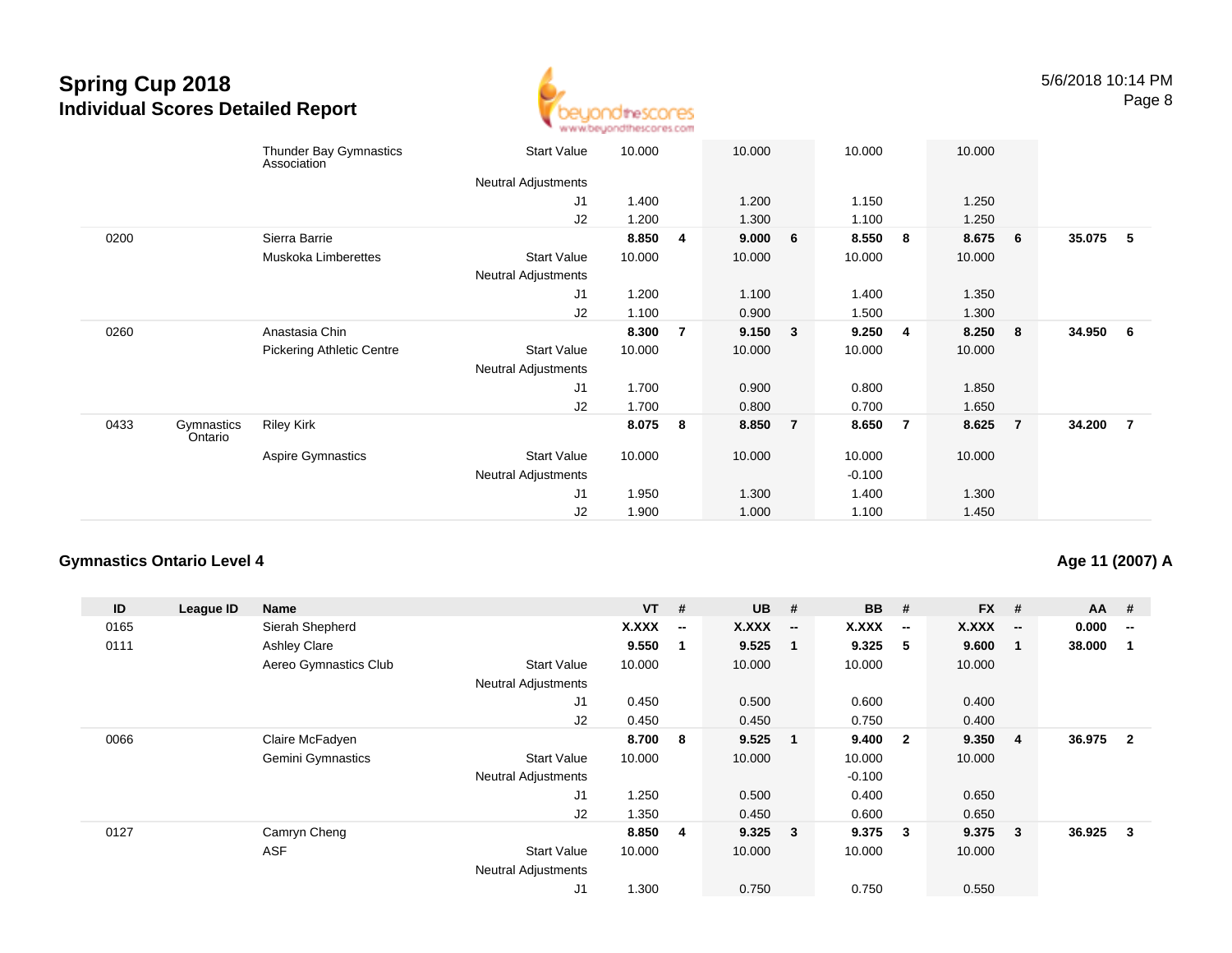

|      |                       |                                  | J2                         | 1.000  |                | 0.600  |                | 0.500    |                | 0.700  |                |           |                |
|------|-----------------------|----------------------------------|----------------------------|--------|----------------|--------|----------------|----------|----------------|--------|----------------|-----------|----------------|
| 0112 |                       | Makayla Marchand                 |                            | 8.750  | 6              | 9.400  | $\overline{2}$ | 9.450    | $\overline{1}$ | 9.025  | 6              | 36.625    | $\overline{4}$ |
|      |                       | Aereo Gymnastics Club            | <b>Start Value</b>         | 10.000 |                | 10.000 |                | 10.000   |                | 10.000 |                |           |                |
|      |                       |                                  | <b>Neutral Adjustments</b> |        |                |        |                |          |                |        |                |           |                |
|      |                       |                                  | J1                         | 1.300  |                | 0.700  |                | 0.450    |                | 1.050  |                |           |                |
|      |                       |                                  | J2                         | 1.200  |                | 0.500  |                | 0.650    |                | 0.900  |                |           |                |
| 0258 |                       | Sasha Francis                    |                            | 8.650  | 9              | 9.300  | 4              | 9.100    | $\overline{7}$ | 9.400  | $\overline{2}$ | 36.450    | 5              |
|      |                       | <b>Pickering Athletic Centre</b> | <b>Start Value</b>         | 10.000 |                | 10.000 |                | 10.000   |                | 10.000 |                |           |                |
|      |                       |                                  | <b>Neutral Adjustments</b> |        |                |        |                |          |                |        |                |           |                |
|      |                       |                                  | J1                         | 1.200  |                | 0.800  |                | 1.000    |                | 0.600  |                |           |                |
|      |                       |                                  | J2                         | 1.500  |                | 0.600  |                | 0.800    |                | 0.600  |                |           |                |
| 0628 | Gymnastics<br>Ontario | Alexys Cupelli                   |                            | 8.800  | 5              | 8.650  | 8              | 9.350    | $\overline{4}$ | 8.800  | 8              | 35.600    | 6              |
|      |                       | Galaxy                           | <b>Start Value</b>         | 10.000 |                | 10.000 |                | 10.000   |                | 10.000 |                |           |                |
|      |                       |                                  | <b>Neutral Adjustments</b> |        |                |        |                |          |                |        |                |           |                |
|      |                       |                                  | J1                         | 1.300  |                | 1.500  |                | 0.500    |                | 1.200  |                |           |                |
|      |                       |                                  | J2                         | 1.100  |                | 1.200  |                | 0.800    |                | 1.200  |                |           |                |
| 0199 |                       | <b>Bree Plested</b>              |                            | 8.725  | $\overline{7}$ | 8.700  | $\overline{7}$ | 9.225    | 6              | 8.825  | $\overline{7}$ | 35.475    | $\overline{7}$ |
|      |                       | Muskoka Limberettes              | <b>Start Value</b>         | 10.000 |                | 10.000 |                | 10.000   |                | 10.000 |                |           |                |
|      |                       |                                  | <b>Neutral Adjustments</b> |        |                |        |                |          |                |        |                |           |                |
|      |                       |                                  | J1                         | 1.350  |                | 1.400  |                | 0.850    |                | 1.100  |                |           |                |
|      |                       |                                  | J2                         | 1.200  |                | 1.200  |                | 0.700    |                | 1.250  |                |           |                |
| 0282 |                       | Dana Hawitt                      |                            | 8.950  | $\overline{2}$ | 9.400  | $\overline{2}$ | 8.375    | 11             | 8.675  | 10             | 35.400    | 8              |
|      |                       | Bermuda Gymnastics Association   | <b>Start Value</b>         | 10.000 |                | 10.000 |                | 10.000   |                | 10.000 |                |           |                |
|      |                       |                                  | <b>Neutral Adjustments</b> |        |                |        |                |          |                |        |                |           |                |
|      |                       |                                  | J1                         | 0.900  |                | 0.600  |                | 1.650    |                | 1.400  |                |           |                |
|      |                       |                                  | J2                         | 1.200  |                | 0.600  |                | 1.600    |                | 1.250  |                |           |                |
| 0629 | Gymnastics<br>Ontario | Lauren Mackey                    |                            | 8.750  | 6              | 9.125  | 5              | 8.225 13 |                | 9.050  | 5              | 35.150    | 9              |
|      |                       | Galaxy                           | <b>Start Value</b>         | 10.000 |                | 10.000 |                | 10.000   |                | 10.000 |                |           |                |
|      |                       |                                  | <b>Neutral Adjustments</b> |        |                |        |                |          |                |        |                |           |                |
|      |                       |                                  | J1                         | 1.200  |                | 0.900  |                | 1.750    |                | 1.000  |                |           |                |
|      |                       |                                  | J2                         | 1.300  |                | 0.850  |                | 1.800    |                | 0.900  |                |           |                |
| 0809 |                       | Shania Maharaj                   |                            | 8.750  | 6              | 8.700  | $\overline{7}$ | 9.000    | 8              | 8.375  | 14             | 34.825    | 10             |
|      |                       | Vaughan Gymnastics Club          | <b>Start Value</b>         | 10.000 |                | 10.000 |                | 10.000   |                | 10.000 |                |           |                |
|      |                       |                                  | <b>Neutral Adjustments</b> |        |                |        |                |          |                |        |                |           |                |
|      |                       |                                  | J1                         | 1.300  |                | 1.400  |                | 0.900    |                | 1.600  |                |           |                |
|      |                       |                                  | J2                         | 1.200  |                | 1.200  |                | 1.100    |                | 1.650  |                |           |                |
| 0702 |                       | Jasmine Kelly                    |                            | 8.900  | 3              | 8.250  | 10             | 8.950    | 9              | 8.625  | 11             | 34.725 11 |                |
|      |                       | Halton Hills Gymnastic Centre    | <b>Start Value</b>         | 10.000 |                | 10.000 |                | 10.000   |                | 10.000 |                |           |                |
|      |                       |                                  | Marriage Additional and a  |        |                |        |                |          |                |        |                |           |                |

Neutral Adjustments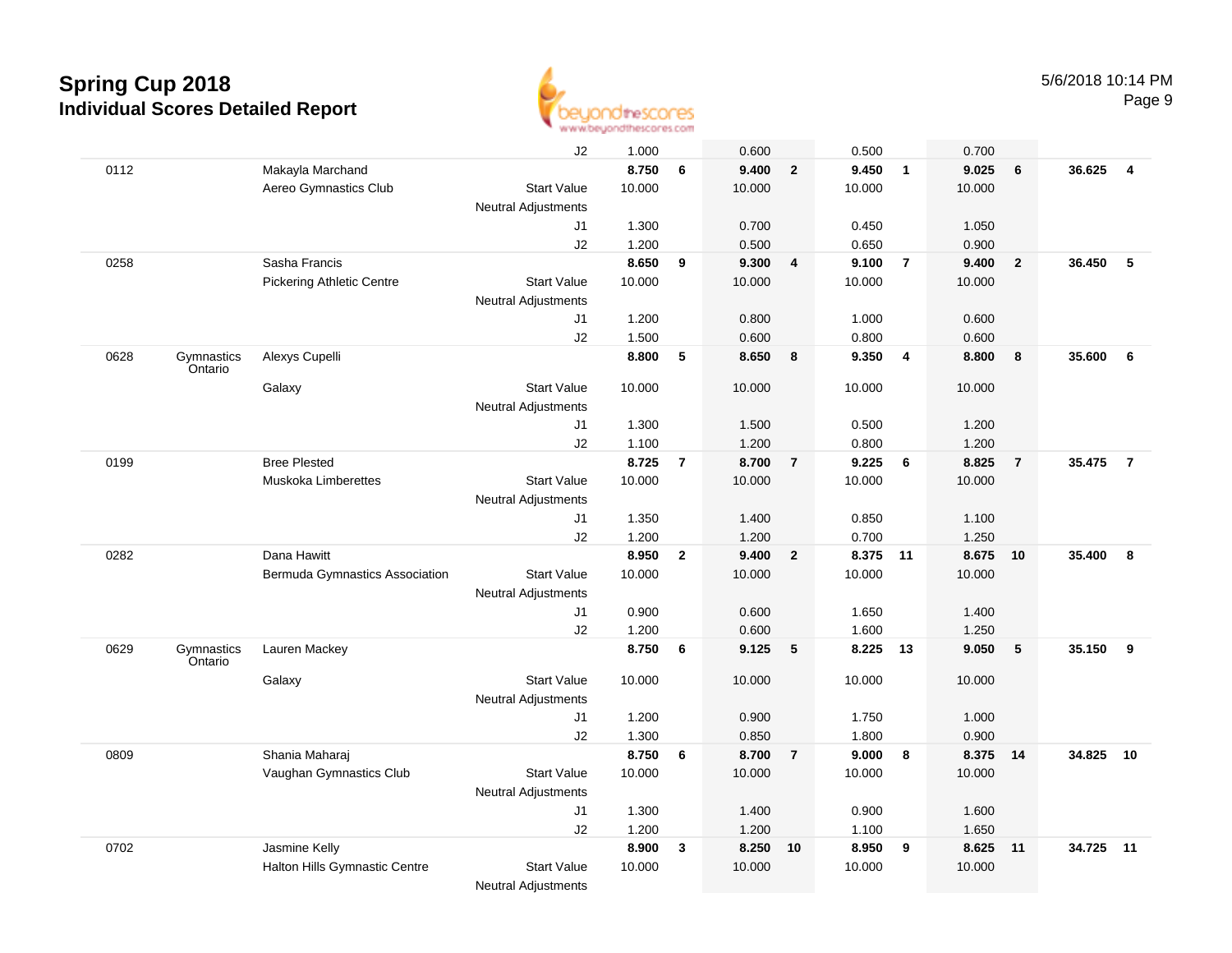

|      |                                              | J1                         | 1.100  |    | 1.800  |                | 1.200    |     | 1.350  |     |           |    |
|------|----------------------------------------------|----------------------------|--------|----|--------|----------------|----------|-----|--------|-----|-----------|----|
|      |                                              | J2                         | 1.100  |    | 1.700  |                | 0.900    |     | 1.400  |     |           |    |
| 0436 | Hannah Randen                                |                            | 8.500  | 10 | 8.700  | $\overline{7}$ | 8.575    | 10  | 8.775  | - 9 | 34.550 12 |    |
|      | Aspire Gymnastics                            | <b>Start Value</b>         | 10.000 |    | 10.000 |                | 10.000   |     | 10.000 |     |           |    |
|      |                                              | <b>Neutral Adjustments</b> |        |    |        |                |          |     |        |     |           |    |
|      |                                              | J1                         | 1.600  |    | 1.200  |                | 1.550    |     | 1.200  |     |           |    |
|      |                                              | J2                         | 1.400  |    | 1.400  |                | 1.300    |     | 1.250  |     |           |    |
| 0597 | Meredith Slater                              |                            | 8.450  | 11 | 9.000  | - 6            | 8.300    | 12  | 8.600  | 12  | 34.350 13 |    |
|      | Cambridge Kips                               | <b>Start Value</b>         | 10.000 |    | 10.000 |                | 10.000   |     | 10.000 |     |           |    |
|      |                                              | <b>Neutral Adjustments</b> |        |    |        |                | $-0.100$ |     |        |     |           |    |
|      |                                              | J1                         | 1.700  |    | 0.900  |                | 1.750    |     | 1.300  |     |           |    |
|      |                                              | J2                         | 1.400  |    | 1.100  |                | 1.450    |     | 1.500  |     |           |    |
| 0178 | Phoenix Debrusk                              |                            | 8.225  | 12 | 8.300  | 9              | 9.225    | - 6 | 8.575  | 13  | 34.325    | 14 |
|      | <b>Thunder Bay Gymnastics</b><br>Association | <b>Start Value</b>         | 10.000 |    | 10.000 |                | 10.000   |     | 10.000 |     |           |    |
|      |                                              | <b>Neutral Adjustments</b> |        |    |        |                |          |     |        |     |           |    |
|      |                                              | J1                         | 1.800  |    | 1.800  |                | 0.800    |     | 1.500  |     |           |    |
|      |                                              | J2                         | 1.750  |    | 1.600  |                | 0.750    |     | 1.350  |     |           |    |

#### **Gymnastics Ontario Level 4**

| ID   | League ID | Name                   |                            | <b>VT</b> | #                        | <b>UB</b> | #                        | <b>BB</b>    | #                        | <b>FX</b> | #                        | $AA$ # |                          |
|------|-----------|------------------------|----------------------------|-----------|--------------------------|-----------|--------------------------|--------------|--------------------------|-----------|--------------------------|--------|--------------------------|
| 0498 |           | Lilly Klompstra        |                            | X.XXX     | $\overline{\phantom{a}}$ | X.XXX     | $\overline{\phantom{a}}$ | X.XXX        | $\overline{\phantom{a}}$ | X.XXX     | $\overline{\phantom{a}}$ | 0.000  | $\sim$                   |
|      |           | <b>Bluewater</b>       | <b>Start Value</b>         |           |                          |           |                          |              |                          |           |                          |        |                          |
|      |           |                        | <b>Neutral Adjustments</b> |           |                          |           |                          |              |                          |           |                          |        |                          |
|      |           |                        | J1                         |           |                          |           |                          | 0.000        |                          |           |                          |        |                          |
|      |           |                        | J2                         |           |                          |           |                          | 0.000        |                          |           |                          |        |                          |
| 0768 |           | Sienna DesLauriers     |                            | X.XXX     | $\overline{\phantom{a}}$ | X.XXX     | $\overline{\phantom{a}}$ | <b>X.XXX</b> | $\overline{\phantom{a}}$ | X.XXX     | $\overline{\phantom{a}}$ | 0.000  | $\overline{\phantom{a}}$ |
| 0769 |           | Jasmine Simmons        |                            | 9.450     | 1                        | 9.550     | $\overline{\mathbf{2}}$  | 9.475        | $\overline{\mathbf{2}}$  | 9.475     | $\overline{2}$           | 37.950 | 1                        |
|      |           | Scarborough Gym Elites | <b>Start Value</b>         | 10.000    |                          | 10.000    |                          | 10.000       |                          | 10.000    |                          |        |                          |
|      |           |                        | <b>Neutral Adjustments</b> |           |                          |           |                          |              |                          |           |                          |        |                          |
|      |           |                        | J1                         | 0.550     |                          | 0.500     |                          | 0.500        |                          | 0.550     |                          |        |                          |
|      |           |                        | J <sub>2</sub>             | 0.550     |                          | 0.400     |                          | 0.550        |                          | 0.500     |                          |        |                          |
| 0113 |           | Ava Stachura           |                            | 9.400     | $\mathbf{2}$             | 9.400     | $\overline{4}$           | 9.375        | -4                       | 9.700     | -1                       | 37.875 | $\overline{2}$           |
|      |           | Aereo Gymnastics Club  | <b>Start Value</b>         | 10.000    |                          | 10.000    |                          | 10.000       |                          | 10.000    |                          |        |                          |
|      |           |                        | <b>Neutral Adjustments</b> |           |                          |           |                          |              |                          |           |                          |        |                          |
|      |           |                        | J <sub>1</sub>             | 0.600     |                          | 0.500     |                          | 0.550        |                          | 0.200     |                          |        |                          |
|      |           |                        | J <sub>2</sub>             | 0.600     |                          | 0.700     |                          | 0.700        |                          | 0.400     |                          |        |                          |
| 0057 |           | Alyssa Kirton          |                            | 8.700     |                          | 9.700     | $\overline{1}$           | 9.600        | -1                       | 9.225     | 3                        | 37.225 | 3                        |

#### **Age 11 (2007) B**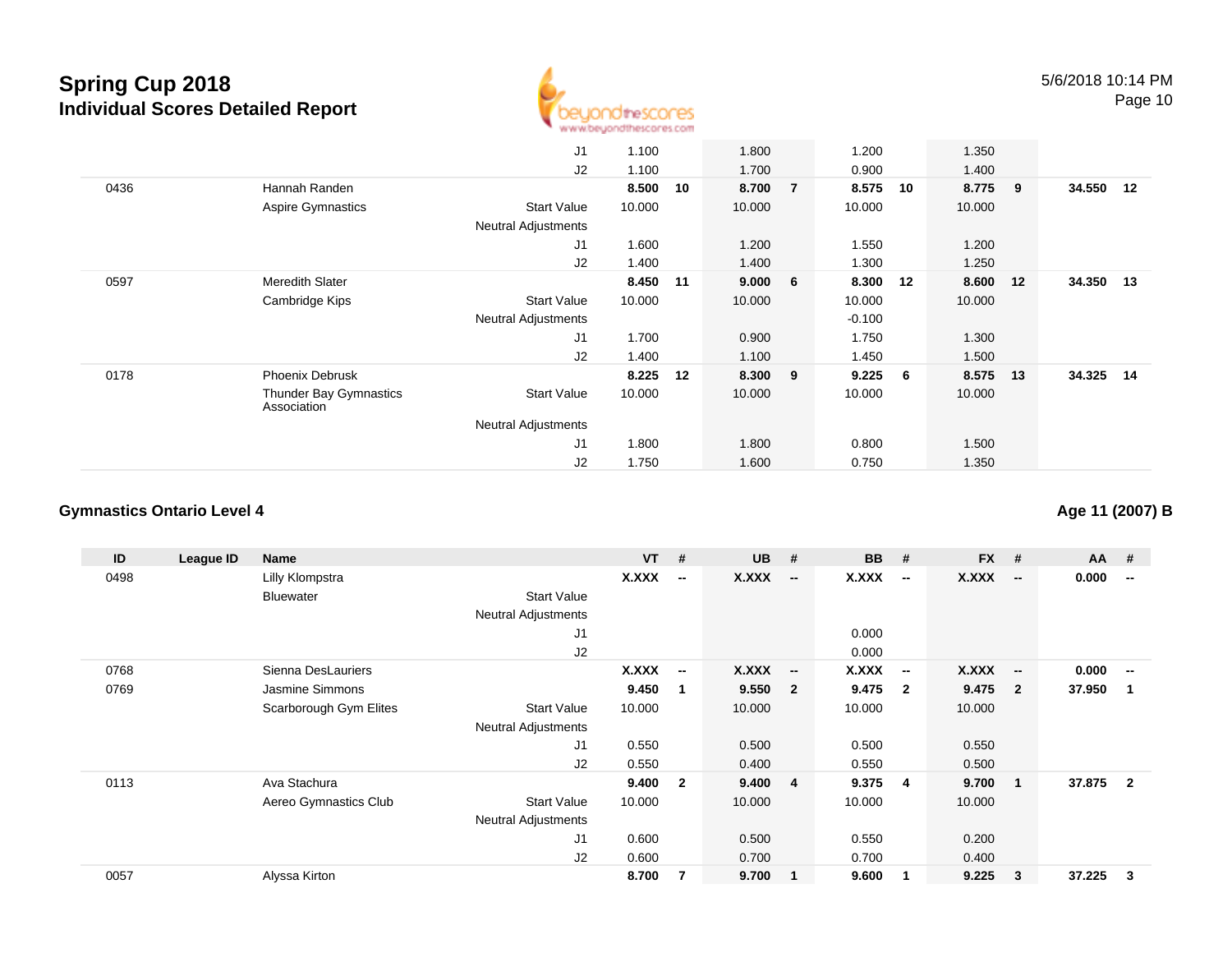

|      |                       | Gemini Gymnastics        | <b>Start Value</b>         | 10.000 |                         | 10.000   |                 | 10.000   |                          | 10.000 |                  |        |                 |
|------|-----------------------|--------------------------|----------------------------|--------|-------------------------|----------|-----------------|----------|--------------------------|--------|------------------|--------|-----------------|
|      |                       |                          | Neutral Adjustments        |        |                         |          |                 |          |                          |        |                  |        |                 |
|      |                       |                          | J1                         | 1.400  |                         | 0.300    |                 | 0.250    |                          | 0.750  |                  |        |                 |
|      |                       |                          | J2                         | 1.200  |                         | 0.300    |                 | 0.550    |                          | 0.800  |                  |        |                 |
| 0632 | Gymnastics<br>Ontario | Shelby Hubert            |                            | 9.250  | $\mathbf{3}$            | 9.300    | $5\phantom{.0}$ | 9.150    | $6\phantom{1}6$          | 9.100  | $\overline{4}$   | 36.800 | $\overline{4}$  |
|      |                       | Galaxy                   | <b>Start Value</b>         | 10.000 |                         | 10.000   |                 | 10.000   |                          | 10.000 |                  |        |                 |
|      |                       |                          | Neutral Adjustments        |        |                         |          |                 |          |                          |        |                  |        |                 |
|      |                       |                          | J1                         | 0.700  |                         | 0.750    |                 | 0.900    |                          | 0.900  |                  |        |                 |
|      |                       |                          | J2                         | 0.800  |                         | 0.650    |                 | 0.800    |                          | 0.900  |                  |        |                 |
| 0196 |                       | Maiya Dyni               |                            | 8.600  | 9                       | 9.425    | $\mathbf{3}$    | 9.225    | $\overline{\phantom{0}}$ | 9.000  | $5\phantom{.0}$  | 36.250 | $5\phantom{.0}$ |
|      |                       | Muskoka Limberettes      | <b>Start Value</b>         | 10.000 |                         | 10.000   |                 | 10.000   |                          | 10.000 |                  |        |                 |
|      |                       |                          | <b>Neutral Adjustments</b> |        |                         |          |                 |          |                          |        |                  |        |                 |
|      |                       |                          | J1                         | 1.400  |                         | 0.600    |                 | 0.700    |                          | 0.950  |                  |        |                 |
|      |                       |                          | J2                         | 1.400  |                         | 0.550    |                 | 0.850    |                          | 1.050  |                  |        |                 |
| 0023 |                       | Claire Allen             |                            | 9.150  | $\overline{\mathbf{4}}$ | 9.125    | 8               | 9.125    | $\overline{7}$           | 8.650  | $\boldsymbol{9}$ | 36.050 | 6               |
|      |                       | Loyalist Gymnastics Club | <b>Start Value</b>         | 10.000 |                         | 10.000   |                 | 10.000   |                          | 10.000 |                  |        |                 |
|      |                       |                          | <b>Neutral Adjustments</b> |        |                         |          |                 |          |                          |        |                  |        |                 |
|      |                       |                          | J1                         | 0.800  |                         | 0.850    |                 | 0.800    |                          | 1.300  |                  |        |                 |
|      |                       |                          | J2                         | 0.900  |                         | 0.900    |                 | 0.950    |                          | 1.400  |                  |        |                 |
| 0497 |                       | Rachel Winklemeier       |                            | 8.550  | 10                      | 9.275    | 6               | 9.425    | $\mathbf{3}$             | 8.625  | 10               | 35.875 | $\overline{7}$  |
|      |                       | <b>Bluewater</b>         | <b>Start Value</b>         | 10.000 |                         | 10.000   |                 | 10.000   |                          | 10.000 |                  |        |                 |
|      |                       |                          | <b>Neutral Adjustments</b> |        |                         |          |                 |          |                          |        |                  |        |                 |
|      |                       |                          | J1                         | 1.400  |                         | 0.800    |                 | 0.450    |                          | 1.400  |                  |        |                 |
|      |                       |                          | J2                         | 1.500  |                         | 0.650    |                 | 0.700    |                          | 1.350  |                  |        |                 |
| 0114 |                       | Paige Marion             |                            | 8.600  | 9                       | 9.200    | $\overline{7}$  | 8.750    | 9                        | 8.700  | 8                | 35.250 | 8               |
|      |                       | Aereo Gymnastics Club    | <b>Start Value</b>         | 10.000 |                         | 10.000   |                 | 10.000   |                          | 10.000 |                  |        |                 |
|      |                       |                          | <b>Neutral Adjustments</b> |        |                         |          |                 | $-0.100$ |                          |        |                  |        |                 |
|      |                       |                          | J1                         | 1.500  |                         | 0.800    |                 | 1.200    |                          | 1.300  |                  |        |                 |
|      |                       |                          | J2                         | 1.300  |                         | 0.800    |                 | 1.100    |                          | 1.300  |                  |        |                 |
| 0492 |                       | Kennedie Laframboise     |                            | 9.000  | 5                       | 8.850 10 |                 | 8.275    | 12                       | 8.800  | $\overline{7}$   | 34.925 | 9               |
|      |                       | <b>Bluewater</b>         | <b>Start Value</b>         | 10.000 |                         | 10.000   |                 | 10.000   |                          | 10.000 |                  |        |                 |
|      |                       |                          | <b>Neutral Adjustments</b> |        |                         |          |                 | $-0.100$ |                          |        |                  |        |                 |
|      |                       |                          | J1                         | 0.900  |                         | 1.100    |                 | 1.700    |                          | 1.150  |                  |        |                 |
|      |                       |                          | J2                         | 1.100  |                         | 1.200    |                 | 1.550    |                          | 1.250  |                  |        |                 |
| 0070 |                       | Claire Belnap            |                            | 8.675  | 8                       | 8.800 11 |                 | 9.000    | 8                        | 8.400  | 12               | 34.875 | 10              |
|      |                       | Gemini Gymnastics        | <b>Start Value</b>         | 10.000 |                         | 10.000   |                 | 10.000   |                          | 10.000 |                  |        |                 |
|      |                       |                          | <b>Neutral Adjustments</b> |        |                         |          |                 |          |                          |        |                  |        |                 |
|      |                       |                          | J1                         | 1.200  |                         | 1.200    |                 | 1.000    |                          | 1.500  |                  |        |                 |
|      |                       |                          | J2                         | 1.450  |                         | 1.200    |                 | 1.000    |                          | 1.700  |                  |        |                 |
|      |                       |                          |                            |        |                         |          |                 |          |                          |        |                  |        |                 |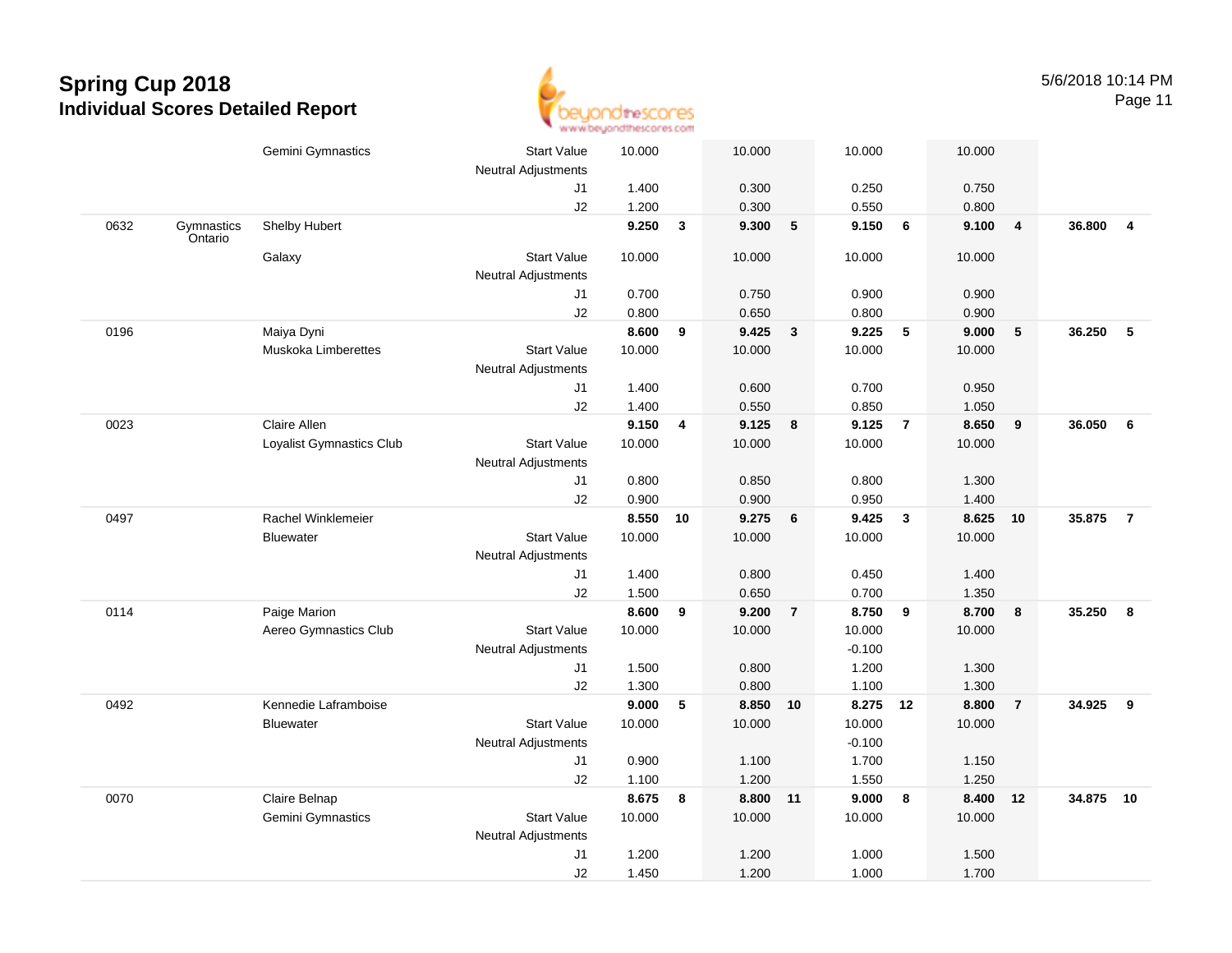

| 0176 | Claire Dubinsky                              |                            | 8.750  | 6  | 9.100    | 9  | 8.325  | 11  | 8.575  | 11  | 34.750 11 |    |
|------|----------------------------------------------|----------------------------|--------|----|----------|----|--------|-----|--------|-----|-----------|----|
|      | <b>Thunder Bay Gymnastics</b><br>Association | <b>Start Value</b>         | 10.000 |    | 10.000   |    | 10.000 |     | 10.000 |     |           |    |
|      |                                              | <b>Neutral Adjustments</b> |        |    |          |    |        |     |        |     |           |    |
|      |                                              | J1                         | 1.150  |    | 0.800    |    | 1.800  |     | 1.400  |     |           |    |
|      |                                              | J2                         | 1.350  |    | 1.000    |    | 1.550  |     | 1.450  |     |           |    |
| 0812 | Eden Valletta                                |                            | 8.550  | 10 | 8.700    | 12 | 8.000  | -13 | 8.925  | - 6 | 34.175    | 12 |
|      | Vaughan Gymnastics Club                      | <b>Start Value</b>         | 10.000 |    | 10.000   |    | 10.000 |     | 10.000 |     |           |    |
|      |                                              | <b>Neutral Adjustments</b> |        |    |          |    |        |     |        |     |           |    |
|      |                                              | J <sub>1</sub>             | 1.400  |    | 1.300    |    | 2.200  |     | 1.000  |     |           |    |
|      |                                              | J2                         | 1.500  |    | 1.300    |    | 1.800  |     | 1.150  |     |           |    |
| 0703 | sydney Forrest                               |                            | 8.550  | 10 | 7.450 13 |    | 8.650  | 10  | 7.775  | 13  | 32.425    | 13 |
|      | <b>Halton Hills Gymnastic Centre</b>         | <b>Start Value</b>         | 10.000 |    | 10.000   |    | 10.000 |     | 10.000 |     |           |    |
|      |                                              | <b>Neutral Adjustments</b> |        |    |          |    |        |     |        |     |           |    |
|      |                                              | J <sub>1</sub>             | 1.600  |    | 2.600    |    | 1.450  |     | 2.100  |     |           |    |
|      |                                              | J2                         | 1.300  |    | 2.500    |    | 1.250  |     | 2.350  |     |           |    |
|      |                                              |                            |        |    |          |    |        |     |        |     |           |    |

#### **Gymnastics Ontario Level 4**

**Age 12 (2006) A**

| ID   | League ID | Name                              |                            | <b>VT</b> | #                        | <b>UB</b> | #                        | <b>BB</b> | #                        | $FX$ # |                          | AA     | - #                      |
|------|-----------|-----------------------------------|----------------------------|-----------|--------------------------|-----------|--------------------------|-----------|--------------------------|--------|--------------------------|--------|--------------------------|
| 0775 |           | Cahill Shadoff                    |                            | X.XXX     | $\overline{\phantom{a}}$ | X.XXX     | $\overline{\phantom{a}}$ | X.XXX     | $\overline{\phantom{a}}$ | X.XXX  | $\overline{\phantom{a}}$ | 0.000  | $\overline{\phantom{a}}$ |
| 0128 |           | Cara Li                           |                            | 8.575     | 5                        | 9.600     | - 3                      | 9.750     | $\mathbf 1$              | 9.300  | $\overline{2}$           | 37.225 | 1                        |
|      |           | <b>ASF</b>                        | <b>Start Value</b>         | 10.000    |                          | 10.000    |                          | 10.000    |                          | 10.000 |                          |        |                          |
|      |           |                                   | <b>Neutral Adjustments</b> |           |                          |           |                          |           |                          |        |                          |        |                          |
|      |           |                                   | J1                         | 1.400     |                          | 0.400     |                          | 0.300     |                          | 0.550  |                          |        |                          |
|      |           |                                   | J2                         | 1.450     |                          | 0.400     |                          | 0.200     |                          | 0.850  |                          |        |                          |
| 0125 |           | Keren Ophir                       |                            | 8.350     | 9                        | 9.800     | $\overline{\mathbf{1}}$  | 9.600     | $\overline{2}$           | 9.400  | -1                       | 37.150 | $\overline{2}$           |
|      |           | <b>ASF</b>                        | <b>Start Value</b>         | 10.000    |                          | 10.000    |                          | 10.000    |                          | 10.000 |                          |        |                          |
|      |           |                                   | Neutral Adjustments        |           |                          |           |                          |           |                          |        |                          |        |                          |
|      |           |                                   | J1                         | 1.700     |                          | 0.200     |                          | 0.450     |                          | 0.550  |                          |        |                          |
|      |           |                                   | J2                         | 1.600     |                          | 0.200     |                          | 0.350     |                          | 0.650  |                          |        |                          |
| 0535 |           | Aubree Brooker                    |                            | 9.050     | $\mathbf{3}$             | 9.700     | $\overline{\mathbf{2}}$  | 9.325     | 6                        | 8.925  | 8                        | 37.000 | 3                        |
|      |           | <b>Burlington Gymnastics Club</b> | <b>Start Value</b>         | 10.000    |                          | 10.000    |                          | 10.000    |                          | 10.000 |                          |        |                          |
|      |           |                                   | Neutral Adjustments        |           |                          |           |                          | $-0.100$  |                          |        |                          |        |                          |
|      |           |                                   | J <sub>1</sub>             | 0.950     |                          | 0.350     |                          | 0.500     |                          | 1.050  |                          |        |                          |
|      |           |                                   | J2                         | 0.950     |                          | 0.250     |                          | 0.650     |                          | 1.100  |                          |        |                          |
| 0259 |           | Nivya Gajeeban                    |                            | 9.200     | -1                       | 9.250     | -4                       | 9.425     | 5                        | 9.100  | 5                        | 36.975 | 4                        |
|      |           | <b>Pickering Athletic Centre</b>  | <b>Start Value</b>         | 10.000    |                          | 10.000    |                          | 10.000    |                          | 10.000 |                          |        |                          |
|      |           |                                   | <b>Neutral Adjustments</b> |           |                          |           |                          |           |                          |        |                          |        |                          |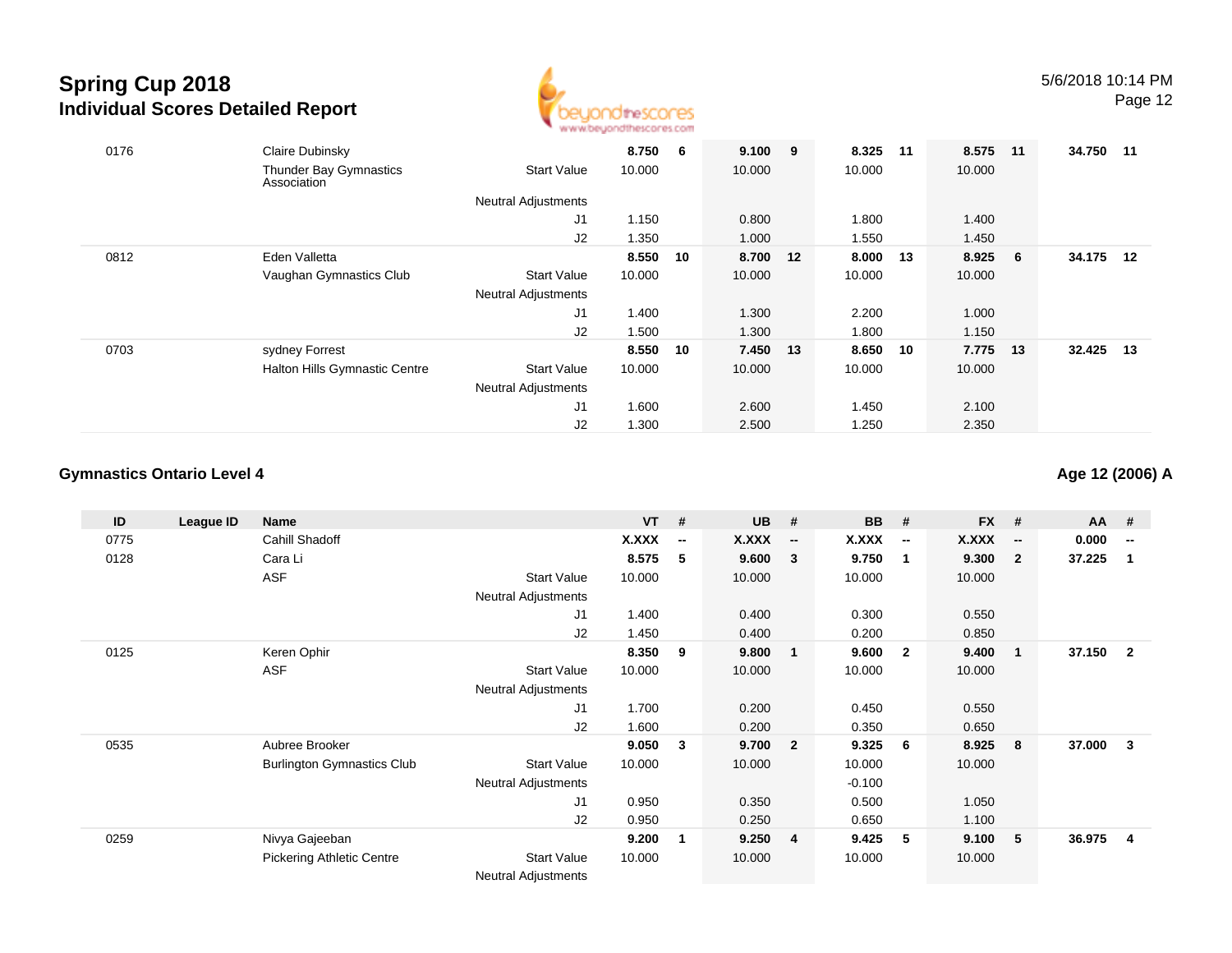

|      |                                  | J1                               | 0.850          |                | 0.800          |                | 0.550          |                | 1.000          |                |           |                |
|------|----------------------------------|----------------------------------|----------------|----------------|----------------|----------------|----------------|----------------|----------------|----------------|-----------|----------------|
|      |                                  | J2                               | 0.750          |                | 0.700          |                | 0.600          |                | 0.800          |                |           |                |
| 0591 | Zoey Hawco                       |                                  | 9.075          | $\mathbf{2}$   | 9.175          | 5              | 9.500          | $\mathbf{3}$   | 9.150          | $\overline{4}$ | 36.900    | 5              |
|      | Cambridge Kips                   | <b>Start Value</b>               | 10.000         |                | 10.000         |                | 10.000         |                | 10.000         |                |           |                |
|      |                                  | Neutral Adjustments              |                |                |                |                | $-0.100$       |                |                |                |           |                |
|      |                                  | J1                               | 1.000          |                | 0.850          |                | 0.350          |                | 0.950          |                |           |                |
|      |                                  | J2                               | 0.850          |                | 0.800          |                | 0.450          |                | 0.750          |                |           |                |
| 0778 | Katelyn Bond                     |                                  | 8.450          | $\overline{7}$ | 9.250          | $\overline{4}$ | 9.475          | $\overline{4}$ | 9.075          | 6              | 36.250    | 6              |
|      | Scarborough Gym Elites           | <b>Start Value</b>               | 10.000         |                | 10.000         |                | 10.000         |                | 10.000         |                |           |                |
|      |                                  | <b>Neutral Adjustments</b>       |                |                |                |                |                |                |                |                |           |                |
|      |                                  | J1                               | 1.650          |                | 0.700          |                | 0.400          |                | 0.900          |                |           |                |
| 0073 | Stephanie Casullo                | J2                               | 1.450<br>9.075 | $\overline{2}$ | 0.800<br>8.850 | 8              | 0.650<br>9.050 | 8              | 0.950<br>9.175 | $\mathbf{3}$   | 36.150    | $\overline{7}$ |
|      | Gemini Gymnastics                | <b>Start Value</b>               | 10.000         |                | 10.000         |                | 10.000         |                | 10.000         |                |           |                |
|      |                                  | <b>Neutral Adjustments</b>       |                |                |                |                |                |                |                |                |           |                |
|      |                                  | J1                               | 0.850          |                | 1.100          |                | 0.900          |                | 0.750          |                |           |                |
|      |                                  | J2                               | 1.000          |                | 1.200          |                | 1.000          |                | 0.900          |                |           |                |
| 0257 | <b>Alix Cowal</b>                |                                  | 8.500          | 6              | 9.075          | $\overline{7}$ | 9.300          | $\overline{7}$ | 8.875          | 10             | 35.750    | 8              |
|      | <b>Pickering Athletic Centre</b> | <b>Start Value</b>               | 10.000         |                | 10.000         |                | 10.000         |                | 10.000         |                |           |                |
|      |                                  | <b>Neutral Adjustments</b>       |                |                |                |                | $-0.100$       |                |                |                |           |                |
|      |                                  | J1                               | 1.550          |                | 0.850          |                | 0.650          |                | 1.200          |                |           |                |
|      |                                  | J2                               | 1.450          |                | 1.000          |                | 0.550          |                | 1.050          |                |           |                |
| 0254 | Alyssa Faria                     |                                  | 7.825          | 12             | 9.125          | 6              | 9.475          | $\overline{4}$ | 9.050          | $\overline{7}$ | 35.475    | 9              |
|      | Pickering Athletic Centre        | <b>Start Value</b>               | 10.000         |                | 10.000         |                | 10.000         |                | 10.000         |                |           |                |
|      |                                  | <b>Neutral Adjustments</b>       |                |                |                |                |                |                |                |                |           |                |
|      |                                  | J1                               | 2.200          |                | 0.950          |                | 0.450          |                | 1.050          |                |           |                |
|      |                                  | J2                               | 2.150          |                | 0.800          |                | 0.600          |                | 0.850          |                |           |                |
| 0592 | Hannah Krease                    |                                  | 8.700          | 4              | 8.650 11       |                | 8.950 10       |                | 8.900          | 9              | 35.200    | 10             |
|      | Cambridge Kips                   | <b>Start Value</b>               | 10.000         |                | 10.000         |                | 10.000         |                | 10.000         |                |           |                |
|      |                                  | <b>Neutral Adjustments</b><br>J1 | 1.400          |                | 1.400          |                |                |                | 1.100          |                |           |                |
|      |                                  | J2                               | 1.200          |                | 1.300          |                | 1.000<br>1.100 |                | 1.100          |                |           |                |
| 0777 | Angela Zdrakovic                 |                                  | 8.250          | 10             | 9.175          | 5              | 9.025          | 9              | 8.575          | 12             | 35.025 11 |                |
|      | Scarborough Gym Elites           | <b>Start Value</b>               | 10.000         |                | 10.000         |                | 10.000         |                | 10.000         |                |           |                |
|      |                                  | <b>Neutral Adjustments</b>       |                |                |                |                |                |                |                |                |           |                |
|      |                                  | J1                               | 1.650          |                | 0.800          |                | 1.000          |                | 1.350          |                |           |                |
|      |                                  | J2                               | 1.850          |                | 0.850          |                | 0.950          |                | 1.500          |                |           |                |
| 0772 | Emma-Bridget LeBlanc             |                                  | 8.425          | 8              | 8.700          | 10             | 8.625 11       |                | 8.875          | 10             | 34.625    | 12             |
|      | Scarborough Gym Elites           | <b>Start Value</b>               | 10.000         |                | 10.000         |                | 10.000         |                | 10.000         |                |           |                |
|      |                                  | <b>Neutral Adjustments</b>       |                |                |                |                |                |                |                |                |           |                |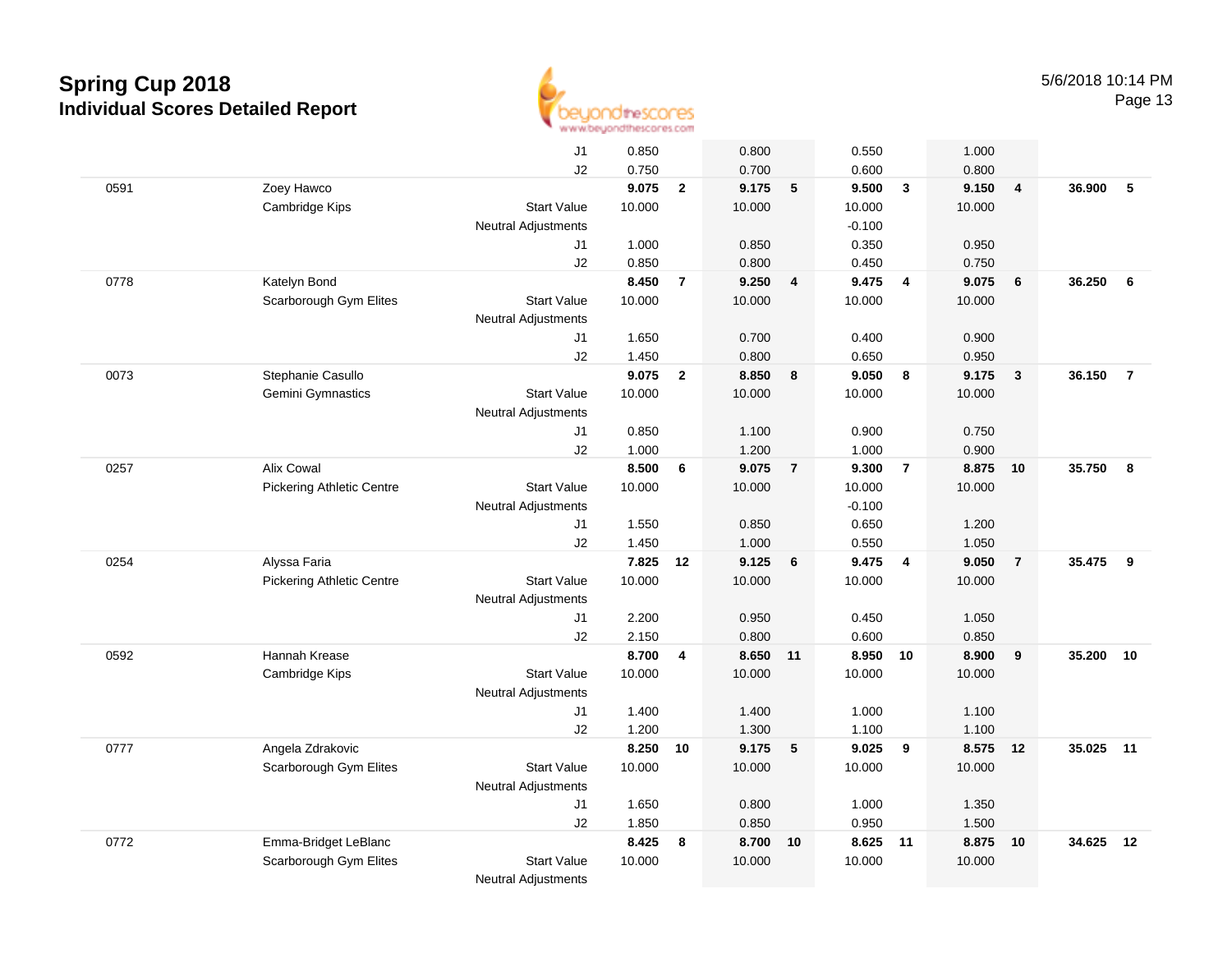

|      |                                      | J1                         | 1.650    | 1.200    | 1.250    |    | 1.150  |     |        |      |
|------|--------------------------------------|----------------------------|----------|----------|----------|----|--------|-----|--------|------|
|      |                                      | J2                         | 500،،    | 1.400    | 1.500    |    | 1.100  |     |        |      |
| 0030 | Nicole Parsons                       |                            | 8.575 5  | 8.800 9  | 7.700 13 |    | 8.675  | 11  | 33.750 | - 13 |
|      | Loyalist Gymnastics Club             | <b>Start Value</b>         | 10.000   | 10.000   | 10.000   |    | 10.000 |     |        |      |
|      |                                      | <b>Neutral Adjustments</b> |          |          | $-0.100$ |    |        |     |        |      |
|      |                                      | J <sub>1</sub>             | .500     | 1.200    | 2.400    |    | 1.250  |     |        |      |
|      |                                      | J2                         | .350     | 1.200    | 2.000    |    | 1.400  |     |        |      |
| 0708 | Emilia Foloran                       |                            | 8.000 11 | 7.300 12 | 8.600    | 12 | 8.900  | - 9 | 32.800 | 14   |
|      | <b>Halton Hills Gymnastic Centre</b> | <b>Start Value</b>         | 10.000   | 10.000   | 10.000   |    | 10.000 |     |        |      |
|      |                                      | <b>Neutral Adjustments</b> |          |          |          |    |        |     |        |      |
|      |                                      | J <sub>1</sub>             | 2.000    | 2.900    | 1.300    |    | 1.200  |     |        |      |
|      |                                      | J2                         | 2.000    | 2.500    | 1.500    |    | 1.000  |     |        |      |

#### **Gymnastics Ontario Level 4**

**Age 12 (2006) B**

| ID   | League ID             | Name                              |                            | <b>VT</b>    | #                        | <b>UB</b>    | #                        | <b>BB</b>    | #                        | <b>FX</b>    | #                        | <b>AA</b> | #                        |
|------|-----------------------|-----------------------------------|----------------------------|--------------|--------------------------|--------------|--------------------------|--------------|--------------------------|--------------|--------------------------|-----------|--------------------------|
| 0641 | Gymnastics<br>Ontario | <b>Sydney Martin</b>              |                            | <b>X.XXX</b> | $\overline{\phantom{a}}$ | <b>X.XXX</b> | $\overline{\phantom{a}}$ | <b>X.XXX</b> | $\overline{\phantom{a}}$ | <b>X.XXX</b> | $\overline{\phantom{a}}$ | 0.000     | $\overline{\phantom{a}}$ |
| 0780 |                       | Sascha Muzzatti                   |                            | X.XXX        | $\overline{\phantom{a}}$ | <b>X.XXX</b> | $\sim$                   | <b>X.XXX</b> | $\sim$                   | <b>X.XXX</b> | $\overline{\phantom{a}}$ | 0.000     | $\overline{\phantom{a}}$ |
| 0542 |                       | Ava Springmann                    |                            | 9.400        | 1                        | 9.650        | $\overline{\mathbf{1}}$  | 9.675        | $\mathbf{1}$             | 9.325        | 3                        | 38.050    | 1                        |
|      |                       | <b>Burlington Gymnastics Club</b> | <b>Start Value</b>         | 10.000       |                          | 10.000       |                          | 10.000       |                          | 10.000       |                          |           |                          |
|      |                       |                                   | Neutral Adjustments        |              |                          |              |                          |              |                          |              |                          |           |                          |
|      |                       |                                   | J <sub>1</sub>             | 0.600        |                          | 0.400        |                          | 0.300        |                          | 0.650        |                          |           |                          |
|      |                       |                                   | J2                         | 0.600        |                          | 0.300        |                          | 0.350        |                          | 0.700        |                          |           |                          |
| 0292 |                       | Sarah Maguire                     |                            | 9.325        | $\mathbf{2}$             | 9.050        | 6                        | 9.400        | $\mathbf{3}$             | 9.375        | $\mathbf 1$              | 37.150    | $\overline{2}$           |
|      |                       | Aereo Gymnastics Club             | <b>Start Value</b>         | 10.000       |                          | 10.000       |                          | 10.000       |                          | 10.000       |                          |           |                          |
|      |                       |                                   | Neutral Adjustments        |              |                          |              |                          |              |                          |              |                          |           |                          |
|      |                       |                                   | J <sub>1</sub>             | 0.600        |                          | 1.000        |                          | 0.600        |                          | 0.600        |                          |           |                          |
|      |                       |                                   | J2                         | 0.750        |                          | 0.900        |                          | 0.600        |                          | 0.650        |                          |           |                          |
| 0363 |                       | Serena McMillen                   |                            | 8.550        | 6                        | 9.425        | $\overline{2}$           | 9.650        | $\overline{2}$           | 9.275        | $\overline{4}$           | 36.900    | 3                        |
|      |                       | <b>High Flyers Gymnastics</b>     | <b>Start Value</b>         | 10.000       |                          | 10.000       |                          | 10.000       |                          | 10.000       |                          |           |                          |
|      |                       |                                   | Neutral Adjustments        |              |                          |              |                          |              |                          |              |                          |           |                          |
|      |                       |                                   | J1                         | 1.400        |                          | 0.600        |                          | 0.250        |                          | 0.800        |                          |           |                          |
|      |                       |                                   | J <sub>2</sub>             | 1.500        |                          | 0.550        |                          | 0.450        |                          | 0.650        |                          |           |                          |
| 0049 |                       | Chelsea Monk                      |                            | 8.975        | 4                        | 9.300        | $\overline{\mathbf{3}}$  | 8.700        | $\overline{7}$           | 9.350        | $\overline{2}$           | 36.325    | 4                        |
|      |                       | Gemini Gymnastics                 | <b>Start Value</b>         | 10.000       |                          | 10.000       |                          | 10.000       |                          | 10.000       |                          |           |                          |
|      |                       |                                   | <b>Neutral Adjustments</b> |              |                          |              |                          | $-0.100$     |                          |              |                          |           |                          |
|      |                       |                                   | J <sub>1</sub>             | 1.000        |                          | 0.800        |                          | 1.300        |                          | 0.550        |                          |           |                          |
|      |                       |                                   | J2                         | 1.050        |                          | 0.600        |                          | 1.100        |                          | 0.750        |                          |           |                          |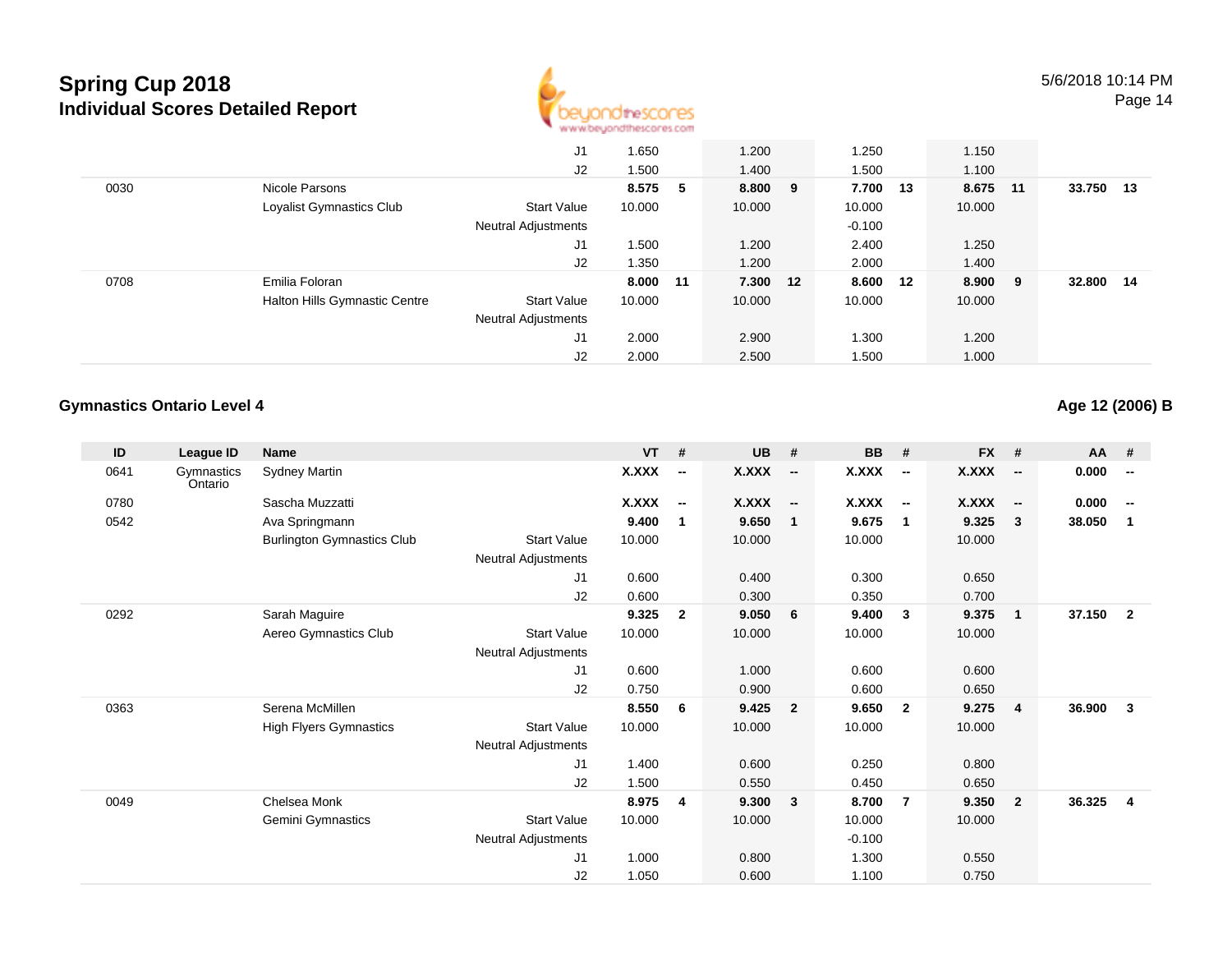

|      |                               |                                  | a a ann an chanta ann an control ann an control |                |                    |                         |                   |                 |                 |                |           |                  |
|------|-------------------------------|----------------------------------|-------------------------------------------------|----------------|--------------------|-------------------------|-------------------|-----------------|-----------------|----------------|-----------|------------------|
| 0222 | Jenna Harper                  |                                  | 9.225                                           | $\mathbf{3}$   | 9.225              | $\sqrt{5}$              | 9.125             | 4               | 8.700           | 6              | 36.275    | -5               |
|      | Woodstock Gym Club            | <b>Start Value</b>               | 10.000                                          |                | 10.000             |                         | 10.000            |                 | 10.000          |                |           |                  |
|      |                               | <b>Neutral Adjustments</b>       |                                                 |                |                    |                         |                   |                 |                 |                |           |                  |
|      |                               | J1                               | 0.700                                           |                | 0.800              |                         | 0.800             |                 | 1.250           |                |           |                  |
|      |                               | J2                               | 0.850                                           |                | 0.750              |                         | 0.950             |                 | 1.350           |                |           |                  |
| 0645 | Saoirse Curry                 |                                  | 8.625                                           | 5              | 9.250              | $\overline{\mathbf{4}}$ | 8.900             | 6               | 8.450           | $\overline{7}$ | 35.225    | $6\phantom{.0}6$ |
|      | Galaxy                        | <b>Start Value</b>               | 10.000                                          |                | 10.000             |                         | 10.000            |                 | 10.000          |                |           |                  |
|      |                               | <b>Neutral Adjustments</b>       |                                                 |                |                    |                         |                   |                 |                 |                |           |                  |
|      |                               | J1                               | 1.300                                           |                | 0.700              |                         | 1.150             |                 | 1.650           |                |           |                  |
|      |                               | J2                               | 1.450                                           |                | 0.800              |                         | 1.050             |                 | 1.450           |                |           |                  |
| 0223 | Talia Thompson                |                                  | 8.250                                           | 8              | 8.800              | 8                       | 9.025             | $5\phantom{.0}$ | 8.275           | 8              | 34.350    | $\overline{7}$   |
|      | Woodstock Gym Club            | <b>Start Value</b>               | 10.000                                          |                | 10.000             |                         | 10.000            |                 | 10.000          |                |           |                  |
|      |                               | <b>Neutral Adjustments</b>       |                                                 |                |                    |                         |                   |                 |                 |                |           |                  |
|      |                               | J1                               | 2.000                                           |                | 1.300              |                         | 1.000             |                 | 1.800           |                |           |                  |
|      |                               | J2                               | 1.500                                           |                | 1.100              |                         | 0.950             |                 | 1.650           |                |           |                  |
| 0334 | Dylan Watts                   |                                  | 8.200                                           | 9              | 8.950              | $\overline{7}$          | 7.950             | 10              | 9.150           | 5              | 34.250    | 8                |
|      | <b>Sudbury Laurels</b>        | <b>Start Value</b>               | 10.000                                          |                | 10.000             |                         | 10.000            |                 | 10.000          |                |           |                  |
|      |                               | <b>Neutral Adjustments</b>       |                                                 |                |                    |                         | $-0.100$          |                 |                 |                |           |                  |
|      |                               | J1                               | 1.800                                           |                | 1.100              |                         | 2.000             |                 | 0.850           |                |           |                  |
|      |                               | J2                               | 1.800                                           |                | 1.000              |                         | 1.900             |                 | 0.850           |                |           |                  |
| 0341 | Kathryn Norwood               |                                  | 8.350                                           | $\overline{7}$ | 8.100              | 9                       | 8.625             | 8               | 8.225           | 9              | 33.300    | 9                |
|      | <b>Sudbury Laurels</b>        | <b>Start Value</b>               | 10.000                                          |                | 10.000             |                         | 10.000            |                 | 10.000          |                |           |                  |
|      |                               | <b>Neutral Adjustments</b>       |                                                 |                |                    |                         |                   |                 |                 |                |           |                  |
|      |                               | J1                               | 1.750                                           |                | 2.000              |                         | 1.500             |                 | 1.750           |                |           |                  |
|      |                               | J2                               | 1.550                                           |                | 1.800              |                         | 1.250             |                 | 1.800           |                |           |                  |
| 0711 | Grace Craig                   |                                  | 7.075 12                                        |                | 7.400 11           |                         | 9.025             | 5               | 7.800           | 11             | 31.300    | 10               |
|      | Halton Hills Gymnastic Centre | <b>Start Value</b>               | 10.000                                          |                | 10.000             |                         | 10.000            |                 | 10.000          |                |           |                  |
|      |                               | <b>Neutral Adjustments</b>       |                                                 |                |                    |                         |                   |                 |                 |                |           |                  |
|      |                               | J1                               | 3.000<br>2.850                                  |                | 2.700              |                         | 1.000             |                 | 2.200           |                |           |                  |
|      |                               | J2                               | 7.400 11                                        |                | 2.500              |                         | 0.950             |                 | 2.200           |                | 30.775 11 |                  |
| 0712 | Olivia Dupuis                 | <b>Start Value</b>               | 10.000                                          |                | 7.900 10<br>10.000 |                         | 7.800<br>10.000   | 11              | 7.675<br>10.000 | 12             |           |                  |
|      | Halton Hills Gymnastic Centre |                                  |                                                 |                |                    |                         |                   |                 |                 |                |           |                  |
|      |                               | <b>Neutral Adjustments</b><br>J1 | 2.550                                           |                | 2.000              |                         | $-0.100$<br>2.300 |                 | 2.300           |                |           |                  |
|      |                               | J2                               | 2.650                                           |                | 2.200              |                         | 1.900             |                 | 2.350           |                |           |                  |
| 0715 | Eva Tadic                     |                                  | 7.750                                           | 10             | 6.850              | 12                      | 8.325             | 9               | 7.850           | 10             | 30.775 11 |                  |
|      | Halton Hills Gymnastic Centre | <b>Start Value</b>               | 10.000                                          |                | 10.000             |                         | 10.000            |                 | 10.000          |                |           |                  |
|      |                               | <b>Neutral Adjustments</b>       |                                                 |                |                    |                         | $-0.100$          |                 |                 |                |           |                  |
|      |                               | J1                               | 2.250                                           |                | 3.000              |                         | 1.700             |                 | 2.000           |                |           |                  |
|      |                               | J2                               | 2.250                                           |                | 3.300              |                         | 1.450             |                 | 2.300           |                |           |                  |
|      |                               |                                  |                                                 |                |                    |                         |                   |                 |                 |                |           |                  |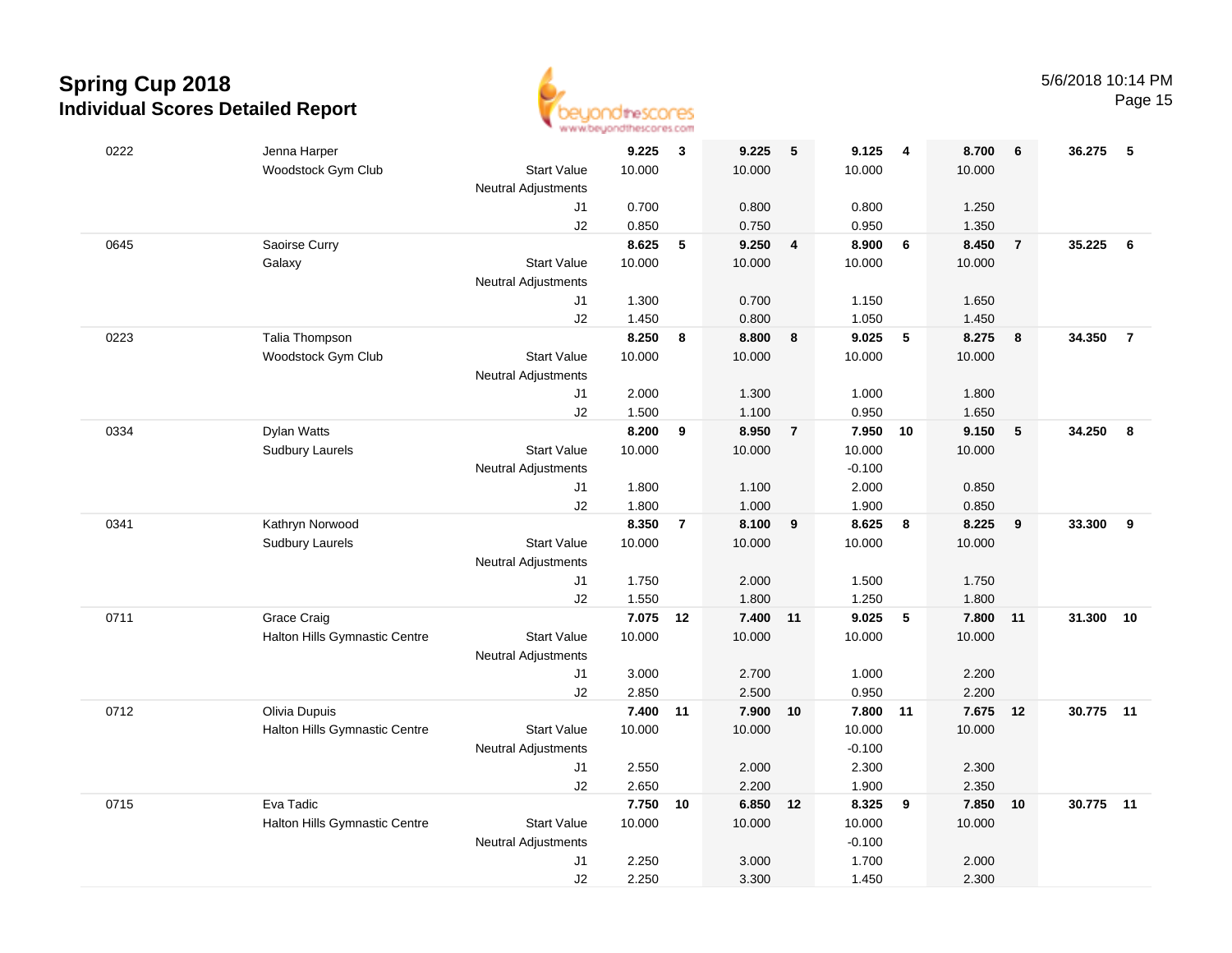

#### **Gymnastics Ontario Level 4**

| ID   | <b>League ID</b> | <b>Name</b>                        |                            | <b>VT</b>      | #                       | <b>UB</b>      | #                       | <b>BB</b>      | #              | <b>FX</b>      | #               | AA     | #                       |
|------|------------------|------------------------------------|----------------------------|----------------|-------------------------|----------------|-------------------------|----------------|----------------|----------------|-----------------|--------|-------------------------|
| 0021 |                  | McKenzie Brodeur                   |                            | 9.125          | $\mathbf{2}$            | 9.250          | $\overline{4}$          | 9.700          | $\mathbf{3}$   | 9.325          | $\mathbf{1}$    | 37.400 | $\mathbf{1}$            |
|      |                  | Loyalist Gymnastics Club           | <b>Start Value</b>         | 10.000         |                         | 10.000         |                         | 10.000         |                | 10.000         |                 |        |                         |
|      |                  |                                    | <b>Neutral Adjustments</b> |                |                         |                |                         |                |                |                |                 |        |                         |
|      |                  |                                    | J <sub>1</sub>             | 0.800          |                         | 0.700          |                         | 0.300          |                | 0.600          |                 |        |                         |
|      |                  |                                    | J2                         | 0.950          |                         | 0.800          |                         | 0.300          |                | 0.750          |                 |        |                         |
| 0540 |                  | Kyra Pesowski                      |                            | 9.425          | $\mathbf{1}$            | 8.950          | $\overline{7}$          | 9.750          | $\overline{2}$ | 9.200          | $\overline{2}$  | 37.325 | $\overline{2}$          |
|      |                  | <b>Burlington Gymnastics Club</b>  | <b>Start Value</b>         | 10.000         |                         | 10.000         |                         | 10.000         |                | 10.000         |                 |        |                         |
|      |                  |                                    | <b>Neutral Adjustments</b> |                |                         |                |                         |                |                |                |                 |        |                         |
|      |                  |                                    | J1<br>J2                   | 0.600<br>0.550 |                         | 0.900          |                         | 0.250<br>0.250 |                | 0.850<br>0.750 |                 |        |                         |
| 0610 |                  | Nicole Matassini                   |                            | 8.725          | 5                       | 1.200<br>9.200 | 5                       | 9.800          | $\mathbf{1}$   | 9.175          | $\mathbf{3}$    | 36.900 | 3                       |
|      |                  | <b>Evolution Gymnastics Aurora</b> | <b>Start Value</b>         | 10.000         |                         | 10.000         |                         | 10.000         |                | 10.000         |                 |        |                         |
|      |                  |                                    | <b>Neutral Adjustments</b> |                |                         |                |                         |                |                |                |                 |        |                         |
|      |                  |                                    | J1                         | 1.300          |                         | 0.800          |                         | 0.200          |                | 0.900          |                 |        |                         |
|      |                  |                                    | J2                         | 1.250          |                         | 0.800          |                         | 0.200          |                | 0.750          |                 |        |                         |
| 0362 |                  | Isabella Gismondi                  |                            | 8.850          | $\overline{\mathbf{4}}$ | 9.400          | $\mathbf{3}$            | 9.125          | $\overline{4}$ | 8.825          | 6               | 36.200 | $\overline{\mathbf{4}}$ |
|      |                  | <b>High Flyers Gymnastics</b>      | <b>Start Value</b>         | 10.000         |                         | 10.000         |                         | 10.000         |                | 10.000         |                 |        |                         |
|      |                  |                                    | <b>Neutral Adjustments</b> |                |                         |                |                         |                |                |                |                 |        |                         |
|      |                  |                                    | J <sub>1</sub>             | 1.150          |                         | 0.700          |                         | 0.900          |                | 1.150          |                 |        |                         |
|      |                  |                                    | J2                         | 1.150          |                         | 0.500          |                         | 0.850          |                | 1.200          |                 |        |                         |
| 0071 |                  | Kyla Parker                        |                            | 8.650          | $\overline{7}$          | 9.425          | $\overline{\mathbf{2}}$ | 9.025          | 6              | 9.000          | $5\phantom{.0}$ | 36.100 | 5                       |
|      |                  | Gemini Gymnastics                  | <b>Start Value</b>         | 10.000         |                         | 10.000         |                         | 10.000         |                | 10.000         |                 |        |                         |
|      |                  |                                    | <b>Neutral Adjustments</b> |                |                         |                |                         | $-0.100$       |                |                |                 |        |                         |
|      |                  |                                    | J1                         | 1.550          |                         | 0.550          |                         | 1.000          |                | 1.050          |                 |        |                         |
|      |                  |                                    | J2                         | 1.150          |                         | 0.600          |                         | 0.750          |                | 0.950          |                 |        |                         |
| 0501 |                  | Sasha Smith                        |                            | 8.875          | 3                       | 9.475          | $\overline{1}$          | 8.225          | - 8            | 9.125          | 4               | 35.700 | 6                       |
|      |                  | <b>Bluewater</b>                   | <b>Start Value</b>         | 10.000         |                         | 10.000         |                         | 10.000         |                | 10.000         |                 |        |                         |
|      |                  |                                    | <b>Neutral Adjustments</b> |                |                         |                |                         | $-0.200$       |                |                |                 |        |                         |
|      |                  |                                    | J1<br>J2                   | 1.150<br>1.100 |                         | 0.550          |                         | 1.500<br>1.650 |                | 0.900<br>0.850 |                 |        |                         |
| 0055 |                  | Shannon Davie                      |                            | 8.675          | 6                       | 0.500<br>9.150 | 6                       | 9.100          | 5              | 8.725          | 8               | 35.650 | $\overline{7}$          |
|      |                  | Gemini Gymnastics                  | <b>Start Value</b>         | 10.000         |                         | 10.000         |                         | 10.000         |                | 10.000         |                 |        |                         |
|      |                  |                                    | <b>Neutral Adjustments</b> |                |                         |                |                         | $-0.100$       |                |                |                 |        |                         |
|      |                  |                                    | J1                         | 1.300          |                         | 0.900          |                         | 0.750          |                | 1.200          |                 |        |                         |
|      |                  |                                    | J2                         | 1.350          |                         | 0.800          |                         | 0.850          |                | 1.350          |                 |        |                         |
|      |                  |                                    |                            |                |                         |                |                         |                |                |                |                 |        |                         |

#### **Age 13 (2005) A**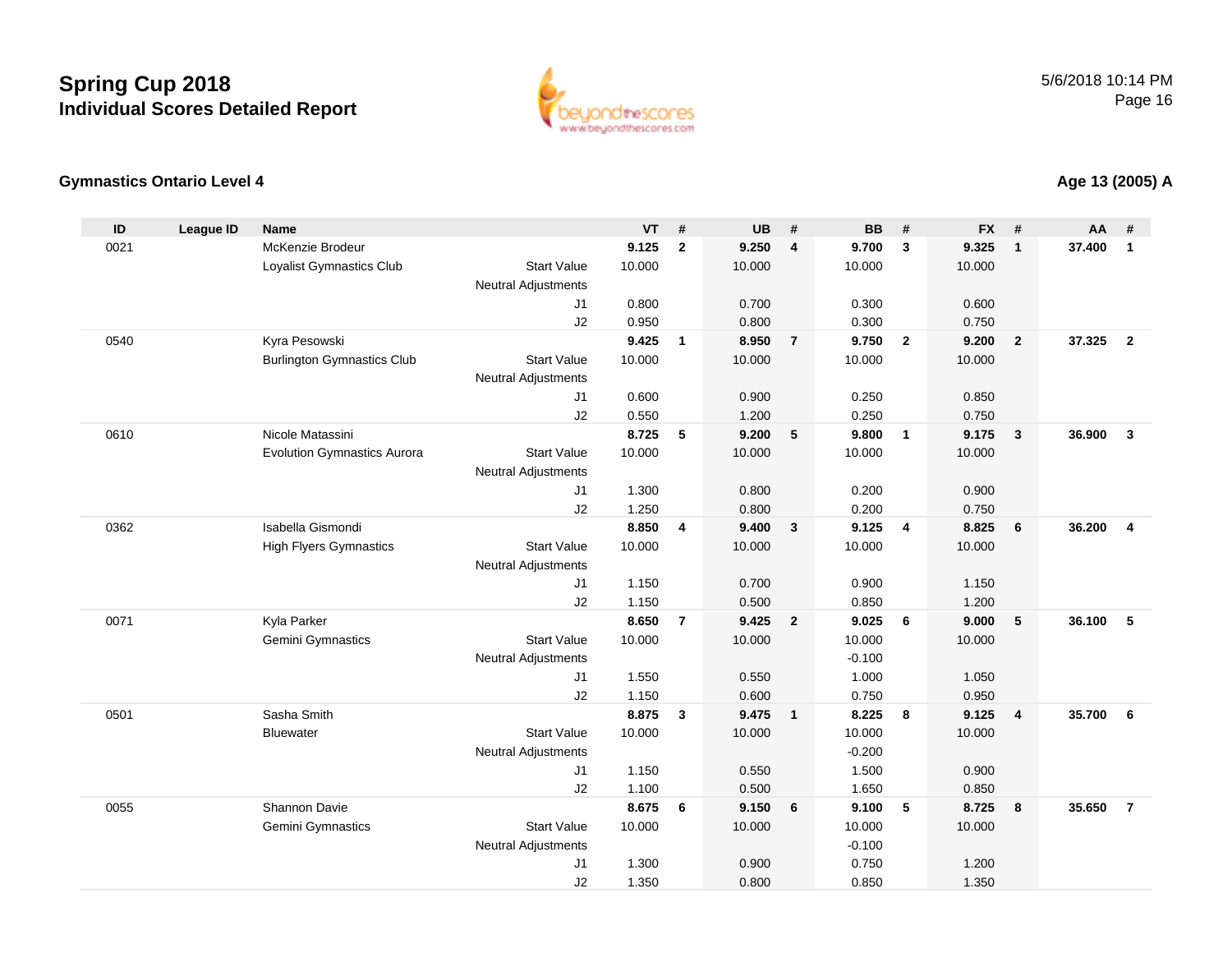

Page 17

| 0593 | Chloe Lukewich           |                            | 8.625  | 8 | 8.950     | 8.925  | ⇁ | 8.650  | - 9 | 35.150 | - 8 |
|------|--------------------------|----------------------------|--------|---|-----------|--------|---|--------|-----|--------|-----|
|      | Cambridge Kips           | <b>Start Value</b>         | 10.000 |   | 10.000    | 10.000 |   | 10.000 |     |        |     |
|      |                          | <b>Neutral Adjustments</b> |        |   |           |        |   |        |     |        |     |
|      |                          | J1                         | 1.550  |   | 1.000     | 1.150  |   | 1.250  |     |        |     |
|      |                          | J2                         | 1.200  |   | 1.100     | 1.000  |   | 1.450  |     |        |     |
| 0024 | Ava Benn                 |                            | 8.525  | 9 | $9.425$ 2 | 8.200  | 9 | 8.775  |     | 34.925 | - 9 |
|      | Loyalist Gymnastics Club | <b>Start Value</b>         | 10.000 |   | 10.000    | 10.000 |   | 10.000 |     |        |     |
|      |                          | <b>Neutral Adjustments</b> |        |   |           |        |   |        |     |        |     |
|      |                          | J1                         | 1.450  |   | 0.600     | 1.700  |   | 1.200  |     |        |     |
|      |                          | J2                         | 1.500  |   | 0.550     | 1.900  |   | 1.250  |     |        |     |

#### **Gymnastics Ontario Level 4**

| ID   | League ID | <b>Name</b>                           |                            | <b>VT</b> | #              | <b>UB</b> | #                       | <b>BB</b> | #                       | <b>FX</b> | #              | <b>AA</b> | #              |
|------|-----------|---------------------------------------|----------------------------|-----------|----------------|-----------|-------------------------|-----------|-------------------------|-----------|----------------|-----------|----------------|
| 0354 |           | Sandra Westlund                       |                            | 8.950     | 3              | 9.700     | $\overline{\mathbf{1}}$ | 8.925     | 8                       | 9.425     | $\mathbf{1}$   | 37.000    | 1              |
|      |           | ASF                                   | <b>Start Value</b>         | 10.000    |                | 10.000    |                         | 10.000    |                         | 10.000    |                |           |                |
|      |           |                                       | Neutral Adjustments        |           |                |           |                         |           |                         |           |                |           |                |
|      |           |                                       | J1                         | 1.150     |                | 0.300     |                         | 1.000     |                         | 0.600     |                |           |                |
|      |           |                                       | J2                         | 0.950     |                | 0.300     |                         | 1.150     |                         | 0.550     |                |           |                |
| 0538 |           | Kieryn James                          |                            | 8.800     | 5              | 9.450     | $\overline{4}$          | 9.525     | $\overline{\mathbf{2}}$ | 9.000     | 5              | 36.775    | $\overline{2}$ |
|      |           | <b>Burlington Gymnastics Club</b>     | <b>Start Value</b>         | 10.000    |                | 10.000    |                         | 10.000    |                         | 10.000    |                |           |                |
|      |           |                                       | Neutral Adjustments        |           |                |           |                         |           |                         |           |                |           |                |
|      |           |                                       | J1                         | 1.300     |                | 0.600     |                         | 0.500     |                         | 0.950     |                |           |                |
|      |           |                                       | J2                         | 1.100     |                | 0.500     |                         | 0.450     |                         | 1.050     |                |           |                |
| 0164 |           | Ava Collins                           |                            | 8.600     | $\overline{7}$ | 9.650     | $\overline{2}$          | 9.200     | $\overline{7}$          | 9.300     | $\overline{2}$ | 36.750    | $\mathbf{3}$   |
|      |           | <b>Barrie Kempettes</b>               | <b>Start Value</b>         | 10.000    |                | 10.000    |                         | 10.000    |                         | 10.000    |                |           |                |
|      |           |                                       | Neutral Adjustments        |           |                |           |                         |           |                         |           |                |           |                |
|      |           |                                       | J1                         | 1.300     |                | 0.300     |                         | 0.900     |                         | 0.800     |                |           |                |
|      |           |                                       | J2                         | 1.500     |                | 0.400     |                         | 0.700     |                         | 0.600     |                |           |                |
| 0171 |           | Rebecca Lemieux                       |                            | 8.725     | 6              | 9.500     | $\mathbf{3}$            | 9.500     | 3                       | 8.975     | 6              | 36.700    | 4              |
|      |           | Thunder Bay Gymnastics<br>Association | <b>Start Value</b>         | 10.000    |                | 10.000    |                         | 10.000    |                         | 10.000    |                |           |                |
|      |           |                                       | Neutral Adjustments        |           |                |           |                         |           |                         |           |                |           |                |
|      |           |                                       | J <sub>1</sub>             | 1.250     |                | 0.500     |                         | 0.500     |                         | 0.950     |                |           |                |
|      |           |                                       | J2                         | 1.300     |                | 0.500     |                         | 0.500     |                         | 1.100     |                |           |                |
| 1010 |           | Chelsea Ellis                         |                            | 8.825     | 4              | 9.275     | - 5                     | 9.250     | 6                       | 9.175     | 3              | 36.525    | 5              |
|      |           | Scarborough Gym Elites                | <b>Start Value</b>         | 10.000    |                | 10.000    |                         | 10.000    |                         | 10.000    |                |           |                |
|      |           |                                       | <b>Neutral Adjustments</b> |           |                |           |                         |           |                         |           |                |           |                |
|      |           |                                       | J1                         | 1.200     |                | 0.750     |                         | 0.800     |                         | 0.850     |                |           |                |

**Age 13 (2005) B**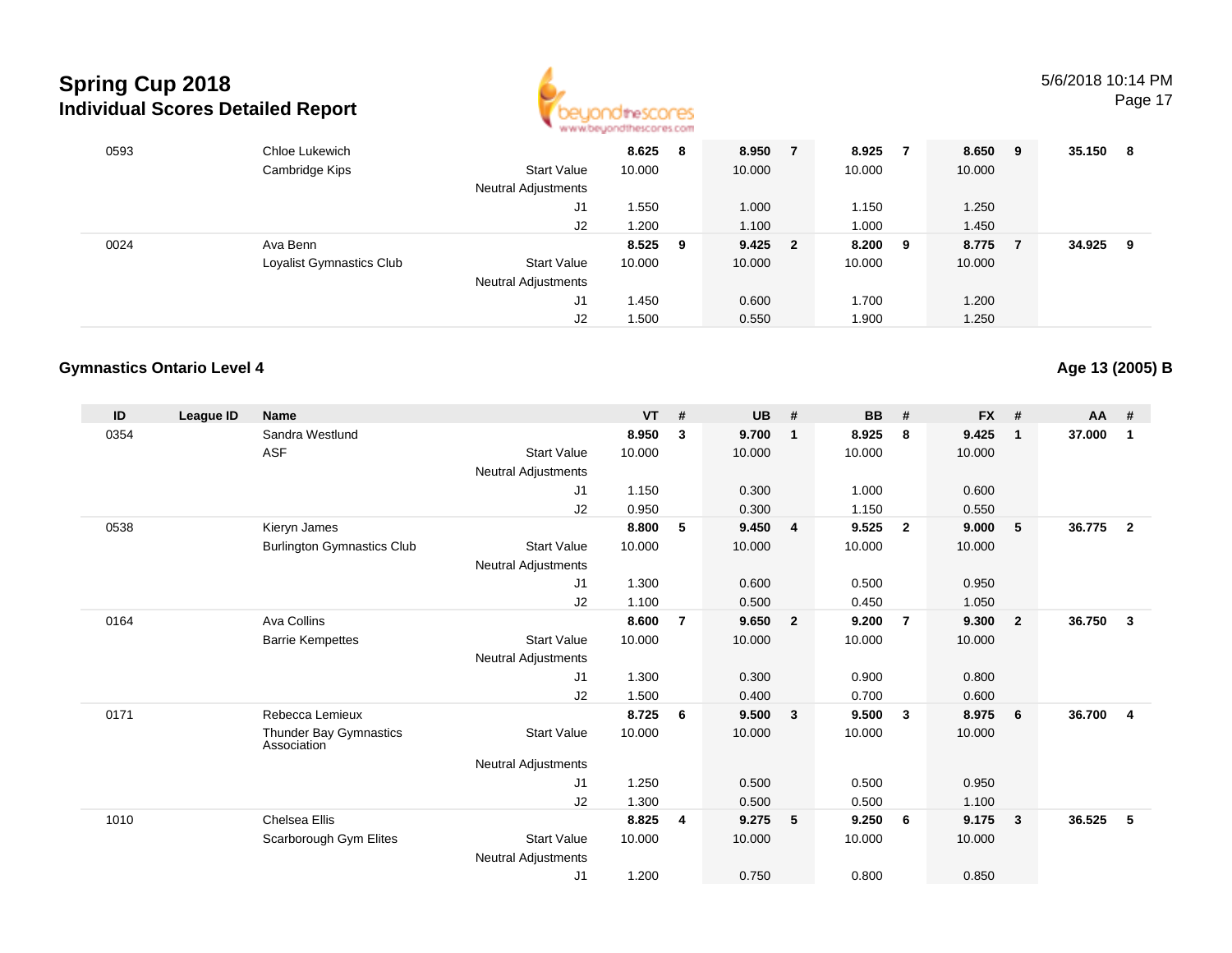

|      |                               | J2                         | 1.150  |                | 0.700  |                         | 0.700  |                | 0.800  |                |        |                |
|------|-------------------------------|----------------------------|--------|----------------|--------|-------------------------|--------|----------------|--------|----------------|--------|----------------|
| 0062 | Danielle Murray               |                            | 9.000  | $\overline{2}$ | 8.750  | $\overline{7}$          | 9.400  | 5              | 9.075  | $\overline{4}$ | 36.225 | - 6            |
|      | Gemini Gymnastics             | <b>Start Value</b>         | 10.000 |                | 10.000 |                         | 10.000 |                | 10.000 |                |        |                |
|      |                               | Neutral Adjustments        |        |                |        |                         |        |                |        |                |        |                |
|      |                               | J1                         | 1.000  |                | 1.100  |                         | 0.500  |                | 0.850  |                |        |                |
|      |                               | J2                         | 1.000  |                | 1.400  |                         | 0.700  |                | 1.000  |                |        |                |
| 0056 | Vanessa Kelly                 |                            | 8.150  | 9              | 9.450  | $\overline{4}$          | 9.700  | $\overline{1}$ | 8.700  | 8              | 36,000 | $\overline{7}$ |
|      | Gemini Gymnastics             | <b>Start Value</b>         | 10.000 |                | 10.000 |                         | 10.000 |                | 10.000 |                |        |                |
|      |                               | Neutral Adjustments        |        |                |        |                         |        |                |        |                |        |                |
|      |                               | J1                         | 1.900  |                | 0.600  |                         | 0.300  |                | 1.300  |                |        |                |
|      |                               | J2                         | 1.800  |                | 0.500  |                         | 0.300  |                | 1.300  |                |        |                |
| 0504 | <b>Cameron Donkers</b>        |                            | 9.275  | $\overline{1}$ | 8.250  | $\overline{\mathbf{8}}$ | 8.450  | 9              | 8.975  | 6              | 34.950 | 8              |
|      | <b>Bluewater</b>              | <b>Start Value</b>         | 10.000 |                | 10.000 |                         | 10.000 |                | 10.000 |                |        |                |
|      |                               | Neutral Adjustments        |        |                |        |                         |        |                |        |                |        |                |
|      |                               | J1                         | 0.700  |                | 1.800  |                         | 1.700  |                | 1.050  |                |        |                |
|      |                               | J2                         | 0.750  |                | 1.700  |                         | 1.400  |                | 1.000  |                |        |                |
| 0054 | Ava Spooner                   |                            | 7.525  | 11             | 8.750  | $\overline{7}$          | 9.475  | $\overline{4}$ | 8.475  | 9              | 34.225 | 9              |
|      | Gemini Gymnastics             | <b>Start Value</b>         | 10.000 |                | 10.000 |                         | 10.000 |                | 10.000 |                |        |                |
|      |                               | <b>Neutral Adjustments</b> |        |                |        |                         |        |                |        |                |        |                |
|      |                               | J1                         | 2.500  |                | 1.200  |                         | 0.500  |                | 1.450  |                |        |                |
|      |                               | J2                         | 2.450  |                | 1.300  |                         | 0.550  |                | 1.600  |                |        |                |
| 0717 | Ava Boyachuk                  |                            | 8.250  | 8              | 8.200  | 9                       | 8.325  | 10             | 8.950  | $\overline{7}$ | 33.725 | 10             |
|      | Halton Hills Gymnastic Centre | <b>Start Value</b>         | 10.000 |                | 10.000 |                         | 10.000 |                | 10.000 |                |        |                |
|      |                               | <b>Neutral Adjustments</b> |        |                |        |                         |        |                |        |                |        |                |
|      |                               | J1                         | 1.650  |                | 1.700  |                         | 1.700  |                | 1.100  |                |        |                |
|      |                               | J2                         | 1.850  |                | 1.900  |                         | 1.650  |                | 1.000  |                |        |                |
| 0198 | <b>Hannah Barnes</b>          |                            | 7.700  | 10             | 9.100  | 6                       | 8.450  | 9              | 8.425  | 10             | 33.675 | 11             |
|      | Muskoka Limberettes           | <b>Start Value</b>         | 10.000 |                | 10.000 |                         | 10.000 |                | 10.000 |                |        |                |
|      |                               | <b>Neutral Adjustments</b> |        |                |        |                         |        |                |        |                |        |                |
|      |                               | J1                         | 2.400  |                | 1.000  |                         | 1.600  |                | 1.650  |                |        |                |
|      |                               | J2                         | 2.200  |                | 0.800  |                         | 1.500  |                | 1.500  |                |        |                |

#### **Gymnastics Ontario Level 4**

#### **Age 13 (2005) C**

| ID   | League ID | <b>Name</b>              |                            | VT     | # | UB.    | BB.    |   | $FX$ # | <b>AA</b> | - # |
|------|-----------|--------------------------|----------------------------|--------|---|--------|--------|---|--------|-----------|-----|
| 0058 |           | Sofya Pekarskaya         |                            | 8.750  | 4 | 9.450  | 9.625  | ີ | 9.100  | 36.925    |     |
|      |           | <b>Gemini Gymnastics</b> | <b>Start Value</b>         | 10.000 |   | 10.000 | 10.000 |   | 10.000 |           |     |
|      |           |                          | <b>Neutral Adjustments</b> |        |   |        |        |   |        |           |     |
|      |           |                          |                            | .300   |   | 0.650  | 0.300  |   | 0.950  |           |     |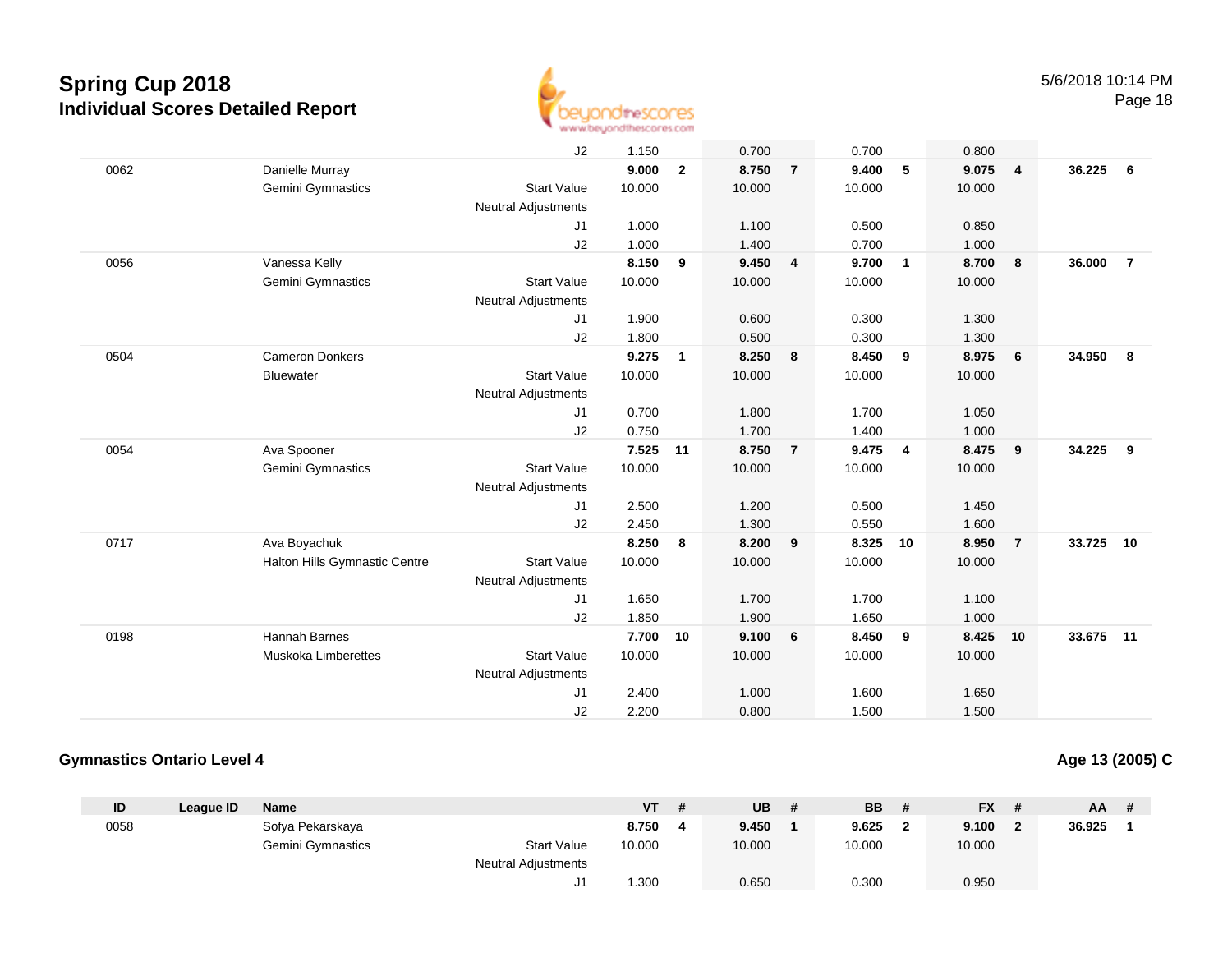

Page 19

|      |                                       | J2                         | 1.200  |                         | 0.450  |                | 0.450    |                         | 0.850  |                         |        |                         |
|------|---------------------------------------|----------------------------|--------|-------------------------|--------|----------------|----------|-------------------------|--------|-------------------------|--------|-------------------------|
| 0539 | Genevieve Karnis                      |                            | 8.225  | 6                       | 9.200  | 5              | 9.650    | $\mathbf{1}$            | 9.075  | $\overline{\mathbf{3}}$ | 36.150 | $\overline{2}$          |
|      | <b>Burlington Gymnastics Club</b>     | <b>Start Value</b>         | 10.000 |                         | 10.000 |                | 10.000   |                         | 10.000 |                         |        |                         |
|      |                                       | <b>Neutral Adjustments</b> |        |                         |        |                |          |                         |        |                         |        |                         |
|      |                                       | J1                         | 1.800  |                         | 0.900  |                | 0.300    |                         | 0.850  |                         |        |                         |
|      |                                       | J2                         | 1.750  |                         | 0.700  |                | 0.400    |                         | 1.000  |                         |        |                         |
| 0541 | Julia Russell                         |                            | 8.750  | $\overline{\mathbf{4}}$ | 9.375  | $\overline{2}$ | 9.550    | $\overline{\mathbf{3}}$ | 8.425  | 8                       | 36.100 | $\overline{3}$          |
|      | <b>Burlington Gymnastics Club</b>     | <b>Start Value</b>         | 10.000 |                         | 10.000 |                | 10.000   |                         | 10.000 |                         |        |                         |
|      |                                       | <b>Neutral Adjustments</b> |        |                         |        |                |          |                         |        |                         |        |                         |
|      |                                       | J1                         | 1.300  |                         | 0.600  |                | 0.450    |                         | 1.650  |                         |        |                         |
|      |                                       | J2                         | 1.200  |                         | 0.650  |                | 0.450    |                         | 1.500  |                         |        |                         |
| 0255 | Olivia Schmelzer                      |                            | 8.075  | $\overline{7}$          | 9.250  | 4              | 9.225    | 4                       | 9.150  | $\overline{\mathbf{1}}$ | 35.700 | $\overline{\mathbf{4}}$ |
|      | <b>Pickering Athletic Centre</b>      | <b>Start Value</b>         | 10.000 |                         | 10.000 |                | 10.000   |                         | 10.000 |                         |        |                         |
|      |                                       | <b>Neutral Adjustments</b> |        |                         |        |                |          |                         |        |                         |        |                         |
|      |                                       | J1                         | 2.000  |                         | 0.700  |                | 0.900    |                         | 0.800  |                         |        |                         |
|      |                                       | J2                         | 1.850  |                         | 0.800  |                | 0.650    |                         | 0.900  |                         |        |                         |
| 0067 | Cianna Saxinger                       |                            | 8.900  | $\mathbf{2}$            | 9.350  | $\mathbf{3}$   | 8.625    | $\overline{7}$          | 8.650  | 6                       | 35.525 | 5                       |
|      | Gemini Gymnastics                     | <b>Start Value</b>         | 10.000 |                         | 10.000 |                | 10.000   |                         | 10.000 |                         |        |                         |
|      |                                       | <b>Neutral Adjustments</b> |        |                         |        |                | $-0.100$ |                         |        |                         |        |                         |
|      |                                       | J1                         | 1.100  |                         | 0.600  |                | 1.400    |                         | 1.350  |                         |        |                         |
|      |                                       | J2                         | 1.100  |                         | 0.700  |                | 1.150    |                         | 1.350  |                         |        |                         |
| 0048 | Rachael Mijares                       |                            | 9.100  | $\mathbf{1}$            | 8.950  | 6              | 8.450    | $\boldsymbol{8}$        | 8.950  | 5                       | 35.450 | 6                       |
|      | Gemini Gymnastics                     | <b>Start Value</b>         | 10.000 |                         | 10.000 |                | 10.000   |                         | 10.000 |                         |        |                         |
|      |                                       | <b>Neutral Adjustments</b> |        |                         |        |                | $-0.100$ |                         |        |                         |        |                         |
|      |                                       | J1                         | 1.000  |                         | 0.900  |                | 1.400    |                         | 1.000  |                         |        |                         |
|      |                                       | J2                         | 0.800  |                         | 1.200  |                | 1.500    |                         | 1.100  |                         |        |                         |
| 0172 | <b>Charlotte Gregory</b>              |                            | 8.825  | 3                       | 8.725  | $\overline{7}$ | 7.925    | 9                       | 9.150  | $\overline{1}$          | 34.625 | $\overline{7}$          |
|      | Thunder Bay Gymnastics<br>Association | <b>Start Value</b>         | 10.000 |                         | 10.000 |                | 10.000   |                         | 10.000 |                         |        |                         |
|      |                                       | <b>Neutral Adjustments</b> |        |                         |        |                |          |                         |        |                         |        |                         |
|      |                                       | J1                         | 1.200  |                         | 1.300  |                | 2.000    |                         | 0.800  |                         |        |                         |
|      |                                       | J2                         | 1.150  |                         | 1.250  |                | 2.150    |                         | 0.900  |                         |        |                         |
| 0052 | Alex Woitzik                          |                            | 8.350  | 5                       | 8.450  | 8              | 8.750    | 6                       | 9.000  | $\overline{4}$          | 34.550 | 8                       |
|      | Gemini Gymnastics                     | <b>Start Value</b>         | 10.000 |                         | 10.000 |                | 10.000   |                         | 10.000 |                         |        |                         |
|      |                                       | <b>Neutral Adjustments</b> |        |                         |        |                | $-0.100$ |                         |        |                         |        |                         |
|      |                                       | J1                         | 1.650  |                         | 1.600  |                | 1.200    |                         | 0.900  |                         |        |                         |
|      |                                       | J2                         | 1.650  |                         | 1.500  |                | 1.100    |                         | 1.100  |                         |        |                         |
| 0815 | Mia Catricala                         |                            | 7.725  | 8                       | 8.450  | 8              | 8.950    | 5                       | 8.550  | $\overline{7}$          | 33.675 | 9                       |
|      | Vaughan Gymnastics Club               | <b>Start Value</b>         | 10.000 |                         | 10.000 |                | 10.000   |                         | 10.000 |                         |        |                         |
|      |                                       | <b>Neutral Adjustments</b> |        |                         |        |                |          |                         |        |                         |        |                         |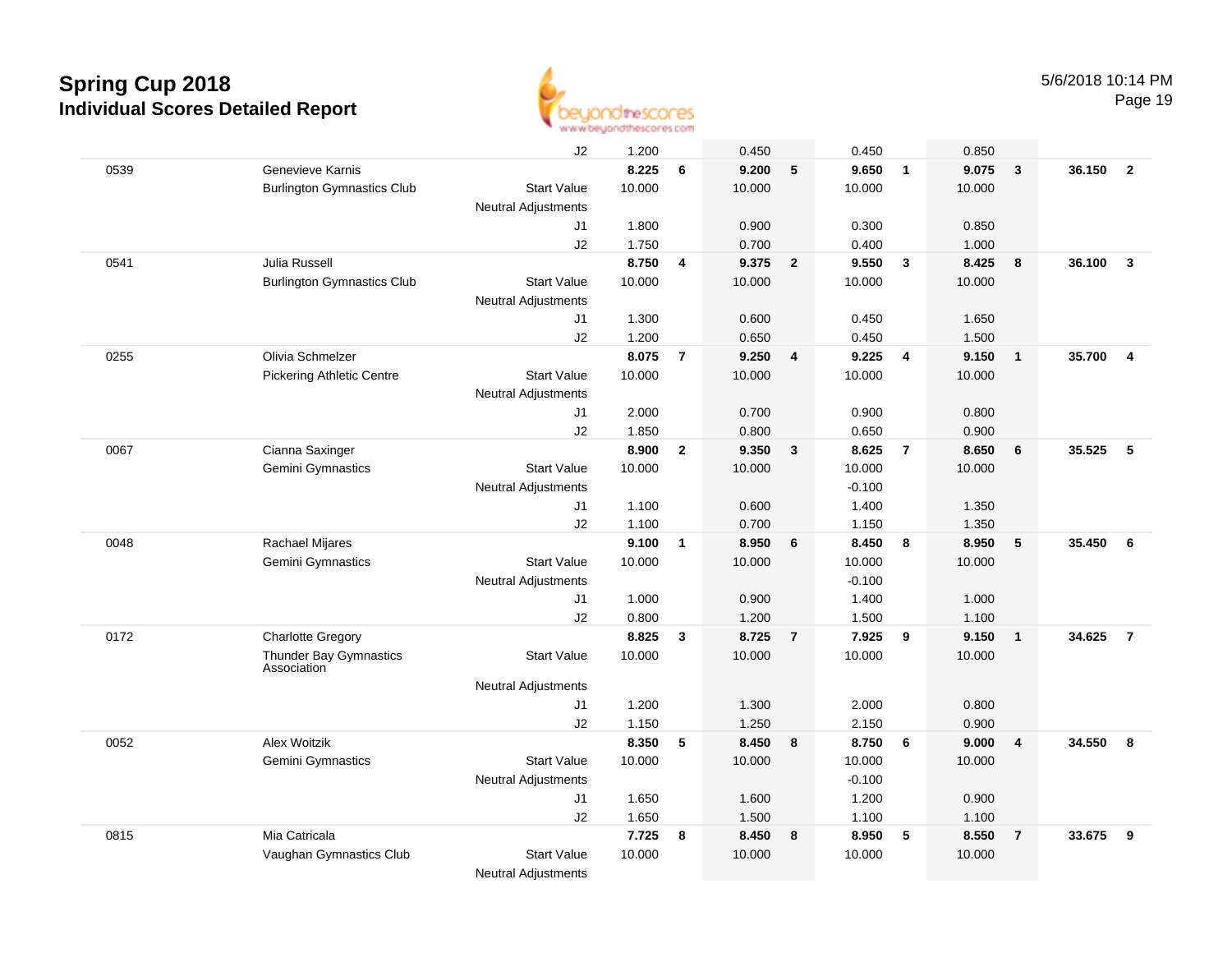

|    | 2.300 | 1.600 | 1.200 | 1.400 |
|----|-------|-------|-------|-------|
| J2 | 2.250 | 1.500 | 0.900 | 1.500 |

#### **Gymnastics Ontario Level 4**

| ID   | <b>League ID</b> | <b>Name</b>                                       |                            | <b>VT</b>      | #              | <b>UB</b>      | #                       | <b>BB</b>       | #              | <b>FX</b>       | #              | <b>AA</b> | #              |
|------|------------------|---------------------------------------------------|----------------------------|----------------|----------------|----------------|-------------------------|-----------------|----------------|-----------------|----------------|-----------|----------------|
| 0068 |                  | Mila Poupard                                      |                            | 9.100          | $\overline{2}$ | 9.525          | $\overline{1}$          | 9.650           | $\overline{1}$ | 9.450           | $\mathbf{1}$   | 37.725    | $\mathbf{1}$   |
|      |                  | Gemini Gymnastics                                 | <b>Start Value</b>         | 10.000         |                | 10.000         |                         | 10.000          |                | 10.000          |                |           |                |
|      |                  |                                                   | <b>Neutral Adjustments</b> |                |                |                |                         |                 |                |                 |                |           |                |
|      |                  |                                                   | J1                         | 0.850          |                | 0.400          |                         | 0.300           |                | 0.550           |                |           |                |
|      |                  |                                                   | J2                         | 0.950          |                | 0.550          |                         | 0.400           |                | 0.550           |                |           |                |
| 0256 |                  | <b>Emily Archer</b>                               |                            | 9.250          | $\overline{1}$ | 9.450          | $\overline{\mathbf{3}}$ | 9.375           | $\mathbf{3}$   | 9.200           | 3              | 37.275    | $\overline{2}$ |
|      |                  | <b>Pickering Athletic Centre</b>                  | <b>Start Value</b>         | 10.000         |                | 10.000         |                         | 10.000          |                | 10.000          |                |           |                |
|      |                  |                                                   | <b>Neutral Adjustments</b> |                |                |                |                         |                 |                |                 |                |           |                |
|      |                  |                                                   | J <sub>1</sub>             | 0.700          |                | 0.650          |                         | 0.550           |                | 0.750           |                |           |                |
|      |                  |                                                   | J2                         | 0.800          |                | 0.450          |                         | 0.700           |                | 0.850           |                |           |                |
| 0536 |                  | Madison Bumbaca                                   |                            | 8.925          | 4              | 9.450          | $\overline{\mathbf{3}}$ | 9.500           | $\overline{2}$ | 9.300           | $\overline{2}$ | 37.175    | $\mathbf{3}$   |
|      |                  | <b>Burlington Gymnastics Club</b>                 | <b>Start Value</b>         | 10.000         |                | 10.000         |                         | 10.000          |                | 10.000          |                |           |                |
|      |                  |                                                   | <b>Neutral Adjustments</b> |                |                |                |                         |                 |                |                 |                |           |                |
|      |                  |                                                   | J <sub>1</sub>             | 1.150          |                | 0.550          |                         | 0.500           |                | 0.600           |                |           |                |
|      |                  |                                                   | J2                         | 1.000          |                | 0.550          |                         | 0.500           |                | 0.800           |                |           |                |
| 0059 |                  | Emma Coote                                        |                            | 9.025          | $\mathbf{3}$   | 9.500          | $\overline{\mathbf{2}}$ | 9.325           | $\overline{4}$ | 8.950           | 6              | 36.800    | $\overline{4}$ |
|      |                  | Gemini Gymnastics                                 | <b>Start Value</b>         | 10.000         |                | 10.000         |                         | 10.000          |                | 10.000          |                |           |                |
|      |                  |                                                   | <b>Neutral Adjustments</b> |                |                |                |                         |                 |                |                 |                |           |                |
|      |                  |                                                   | J <sub>1</sub>             | 1.000          |                | 0.500          |                         | 0.550           |                | 1.050           |                |           |                |
| 0595 |                  | Jessica Pasca                                     | J2                         | 0.950<br>8.850 | 5              | 0.500<br>9.050 | 5                       | 0.800           | 5              | 1.050           | 8              | 35.975    | 5              |
|      |                  |                                                   | <b>Start Value</b>         | 10.000         |                | 10.000         |                         | 9.275<br>10.000 |                | 8.800<br>10.000 |                |           |                |
|      |                  | Cambridge Kips                                    | <b>Neutral Adjustments</b> |                |                |                |                         |                 |                |                 |                |           |                |
|      |                  |                                                   | J <sub>1</sub>             | 1.100          |                | 0.800          |                         | 0.800           |                | 1.150           |                |           |                |
|      |                  |                                                   | J2                         | 1.200          |                | 1.100          |                         | 0.650           |                | 1.250           |                |           |                |
| 0756 |                  | Abby Weinstein                                    |                            | 8.350          | 9              | 9.275          | $\overline{\mathbf{4}}$ | 9.125           | $\overline{7}$ | 8.975           | 5              | 35.725    | 6              |
|      |                  | <b>Revolution Gymnastics And Sports</b><br>Centre | <b>Start Value</b>         | 10.000         |                | 10.000         |                         | 10.000          |                | 10.000          |                |           |                |
|      |                  |                                                   | <b>Neutral Adjustments</b> |                |                |                |                         |                 |                |                 |                |           |                |
|      |                  |                                                   | J <sub>1</sub>             | 1.700          |                | 0.600          |                         | 0.750           |                | 1.050           |                |           |                |
|      |                  |                                                   | J2                         | 1.600          |                | 0.850          |                         | 1.000           |                | 1.000           |                |           |                |
| 0253 |                  | Kaylee Faria                                      |                            | 8.750          | 6              | 8.925          | $\overline{7}$          | 8.825           | 8              | 8.900           | $\overline{7}$ | 35.400    | $\overline{7}$ |
|      |                  | <b>Pickering Athletic Centre</b>                  | <b>Start Value</b>         | 10.000         |                | 10.000         |                         | 10.000          |                | 10.000          |                |           |                |
|      |                  |                                                   |                            |                |                |                |                         |                 |                |                 |                |           |                |

**Age 14 (2004)**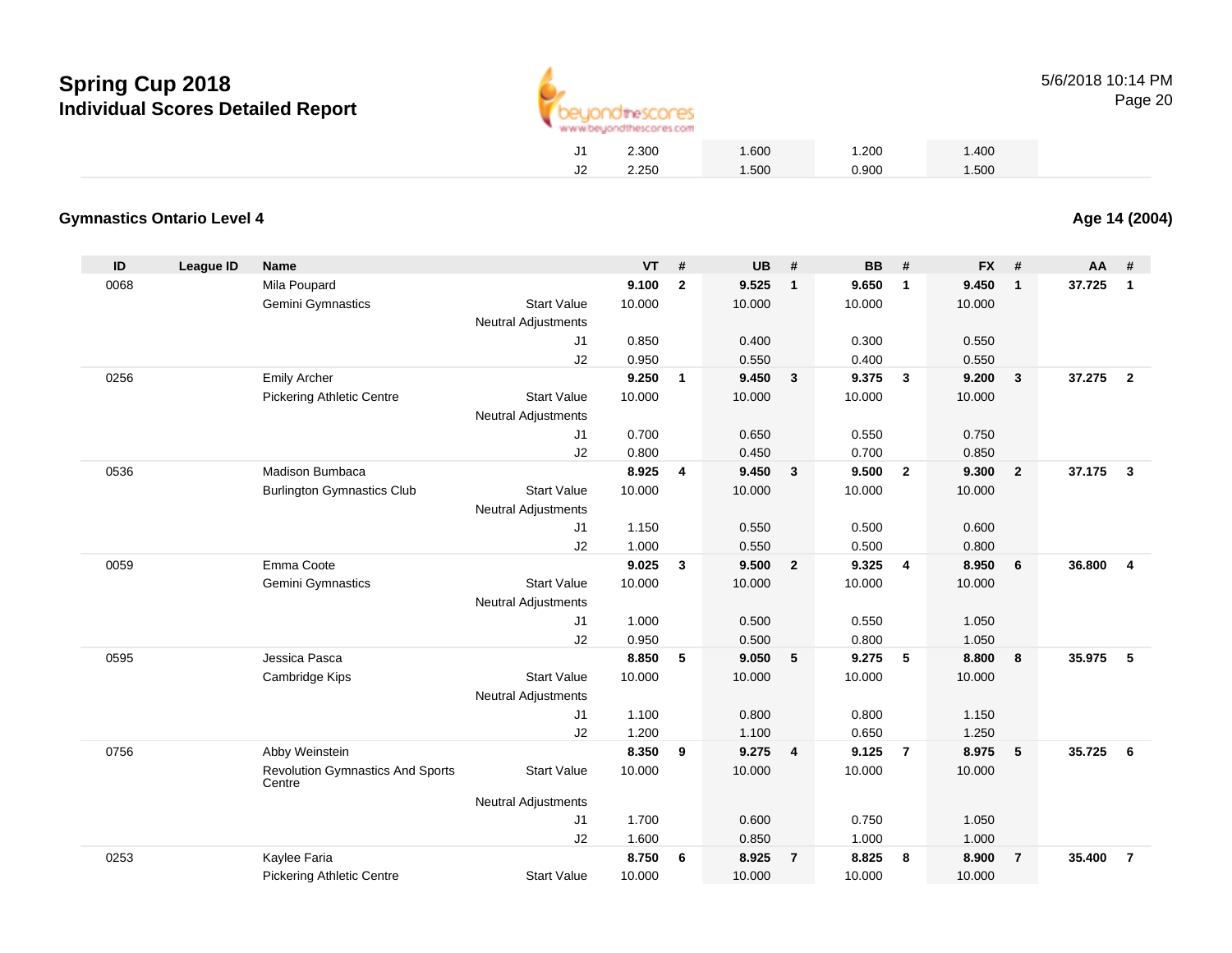

|      |                                       | <b>Neutral Adjustments</b> |        |                |        |    |        |                |          |                |        |    |
|------|---------------------------------------|----------------------------|--------|----------------|--------|----|--------|----------------|----------|----------------|--------|----|
|      |                                       | J1                         | 1.350  |                | 1.000  |    | 1.200  |                | 1.100    |                |        |    |
|      |                                       | J2                         | 1.150  |                | 1.150  |    | 1.150  |                | 1.100    |                |        |    |
| 0175 | Jacey Witiluk                         |                            | 8.850  | 5              | 8.100  | 10 | 9.175  | 6              | 9.050    | $\overline{4}$ | 35.175 | 8  |
|      | Thunder Bay Gymnastics<br>Association | <b>Start Value</b>         | 10.000 |                | 10.000 |    | 10.000 |                | 10.000   |                |        |    |
|      |                                       | <b>Neutral Adjustments</b> |        |                |        |    |        |                |          |                |        |    |
|      |                                       | J1                         | 1.050  |                | 1.800  |    | 0.800  |                | 1.050    |                |        |    |
|      |                                       | J2                         | 1.250  |                | 2.000  |    | 0.850  |                | 0.850    |                |        |    |
| 0816 | Sofia Baldor                          |                            | 8.575  | $\overline{7}$ | 9.000  | 6  | 8.600  | 10             | 8.700    | 9              | 34.875 | 9  |
|      | Vaughan Gymnastics Club               | <b>Start Value</b>         | 10.000 |                | 10.000 |    | 10.000 |                | 10.000   |                |        |    |
|      |                                       | <b>Neutral Adjustments</b> |        |                |        |    |        |                | $-0.100$ |                |        |    |
|      |                                       | J1                         | 1.300  |                | 1.000  |    | 1.500  |                | 1.300    |                |        |    |
|      |                                       | J2                         | 1.550  |                | 1.000  |    | 1.300  |                | 1.100    |                |        |    |
| 0818 | Leane Lacroix                         |                            | 8.275  | 11             | 8.825  | 8  | 9.175  | 6              | 8.600    | 10             | 34.875 | 9  |
|      | Vaughan Gymnastics Club               | <b>Start Value</b>         | 10.000 |                | 10.000 |    | 10.000 |                | 10.000   |                |        |    |
|      |                                       | <b>Neutral Adjustments</b> |        |                |        |    |        |                |          |                |        |    |
|      |                                       | J1                         | 1.600  |                | 1.200  |    | 0.750  |                | 1.500    |                |        |    |
|      |                                       | J2                         | 1.850  |                | 1.150  |    | 0.900  |                | 1.300    |                |        |    |
| 0719 | <b>Rachel Gallant</b>                 |                            | 8.550  | 8              | 8.400  | 9  | 8.800  | 9              | 8.250    | 11             | 34.000 | 10 |
|      | Halton Hills Gymnastic Centre         | <b>Start Value</b>         | 10.000 |                | 10.000 |    | 10.000 |                | 10.000   |                |        |    |
|      |                                       | <b>Neutral Adjustments</b> |        |                |        |    |        |                |          |                |        |    |
|      |                                       | J1                         | 1.400  |                | 1.750  |    | 1.100  |                | 1.800    |                |        |    |
|      |                                       | J2                         | 1.500  |                | 1.450  |    | 1.300  |                | 1.700    |                |        |    |
| 0720 | Hailey Graham                         |                            | 8.325  | 10             | 7.825  | 11 | 9.125  | $\overline{7}$ | 8.075    | 12             | 33.350 | 11 |
|      | Halton Hills Gymnastic Centre         | <b>Start Value</b>         | 10.000 |                | 10.000 |    | 10.000 |                | 10.000   |                |        |    |
|      |                                       | <b>Neutral Adjustments</b> |        |                |        |    |        |                |          |                |        |    |
|      |                                       | J1                         | 1.500  |                | 2.250  |    | 0.900  |                | 1.850    |                |        |    |
|      |                                       | J2                         | 1.850  |                | 2.100  |    | 0.850  |                | 2.000    |                |        |    |

#### **Gymnastics Ontario Level 4**

**Age 15+ (2003+)**

| ID   | League ID | <b>Name</b>   |                            | $VT$ #       |       | <b>UB</b>    | -#                       | <b>BB</b> | $^{\prime}$ | <b>FX</b> | - # | $AA$ # |        |
|------|-----------|---------------|----------------------------|--------------|-------|--------------|--------------------------|-----------|-------------|-----------|-----|--------|--------|
| 0220 |           | Grace Olah    |                            | <b>X.XXX</b> | ۰.    | X.XXX        | $\overline{\phantom{m}}$ | X.XXX     | $\sim$      | X.XXX     | $-$ | 0.000  | $\sim$ |
| 0788 |           | Jessica Zajac |                            | <b>X.XXX</b> | $- -$ | <b>X.XXX</b> | $- -$                    | X.XXX     | $-$         | X.XXX     | $-$ | 0.000  | $-$    |
| 0126 |           | Carolyn Huynh |                            | 8.875        | 3     | 9.675        |                          | 8.800     |             | 9.525     |     | 36.875 |        |
|      |           | ASF           | <b>Start Value</b>         | 10.000       |       | 10.000       |                          | 10.000    |             | 10.000    |     |        |        |
|      |           |               | <b>Neutral Adjustments</b> |              |       |              |                          | $-0.100$  |             |           |     |        |        |
|      |           |               | ັບ                         | 1.200        |       | 0.350        |                          | .200      |             | 0.550     |     |        |        |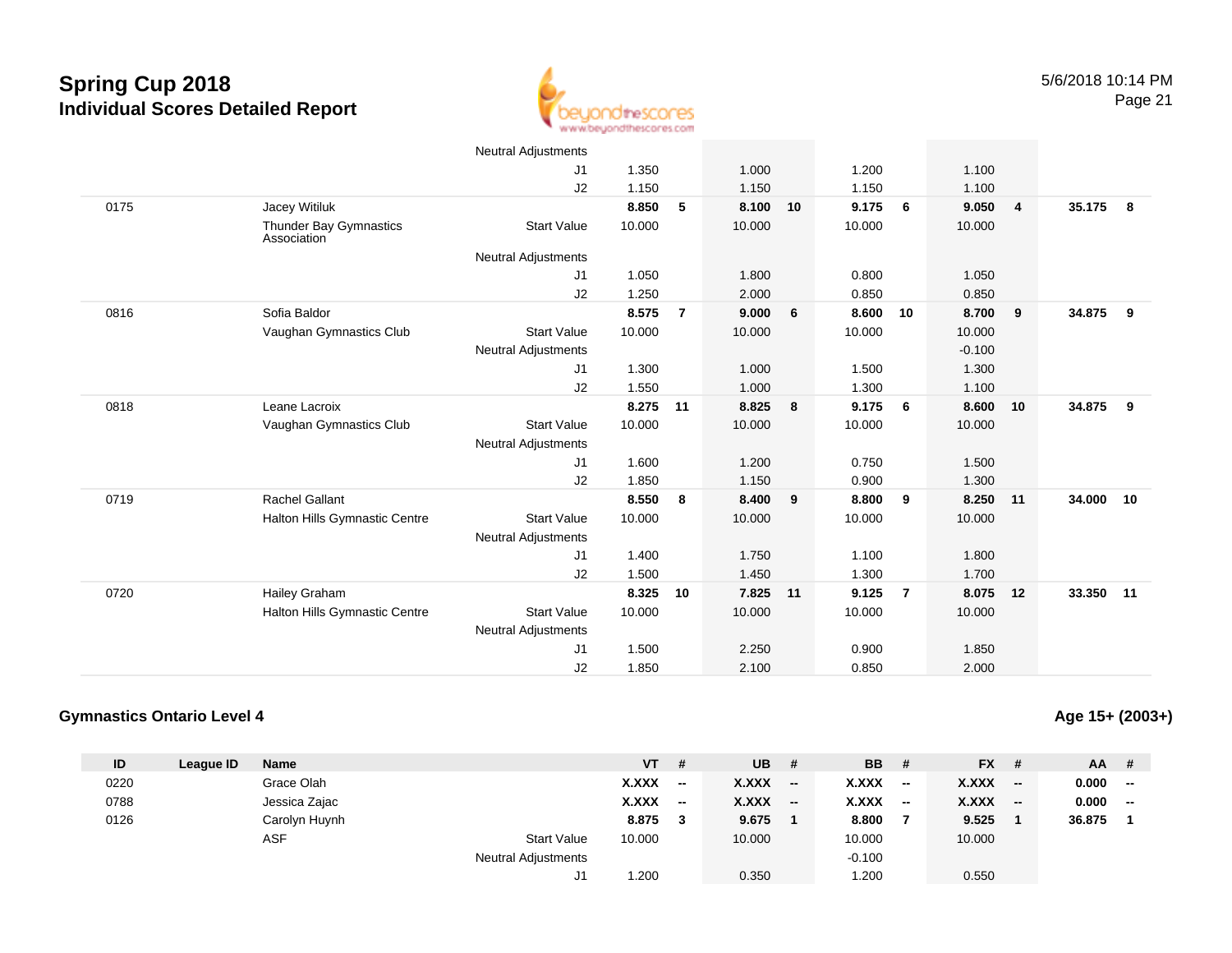

|      |                               | J2                         | 1.050  |                | 0.300        |                | 1.000    |                         | 0.400  |                |        |                         |
|------|-------------------------------|----------------------------|--------|----------------|--------------|----------------|----------|-------------------------|--------|----------------|--------|-------------------------|
| 0364 | Isabella Savaglio             |                            | 9.425  | $\mathbf{1}$   | 8.525        | $\mathbf{3}$   | 9.375    | $\overline{\mathbf{2}}$ | 9.250  | $\mathbf{3}$   | 36.575 | $\overline{\mathbf{2}}$ |
|      | <b>High Flyers Gymnastics</b> | <b>Start Value</b>         | 10.000 |                | 10.000       |                | 10.000   |                         | 10.000 |                |        |                         |
|      |                               | <b>Neutral Adjustments</b> |        |                |              |                |          |                         |        |                |        |                         |
|      |                               | J1                         | 0.500  |                | 1.400        |                | 0.550    |                         | 0.750  |                |        |                         |
|      |                               | J2                         | 0.650  |                | 1.550        |                | 0.700    |                         | 0.750  |                |        |                         |
| 0028 | Kiersten Freeman              |                            | 8.950  | $\overline{2}$ | 8.850        | $\overline{2}$ | 8.975    | 6                       | 9.375  | $\overline{2}$ | 36.150 | $\overline{\mathbf{3}}$ |
|      | Loyalist Gymnastics Club      | <b>Start Value</b>         | 10.000 |                | 10.000       |                | 10.000   |                         | 10.000 |                |        |                         |
|      |                               | <b>Neutral Adjustments</b> |        |                |              |                |          |                         |        |                |        |                         |
|      |                               | J1                         | 1.000  |                | 1.100        |                | 1.050    |                         | 0.600  |                |        |                         |
|      |                               | J2                         | 1.100  |                | 1.200        |                | 1.000    |                         | 0.650  |                |        |                         |
| 0221 | Amanda Arthur                 |                            | 8.775  | 4              | 7.425        | 6              | 9.475    | $\overline{\mathbf{1}}$ | 8.625  | 6              | 34.300 | 4                       |
|      | Woodstock Gym Club            | <b>Start Value</b>         | 10.000 |                | 10.000       |                | 10.000   |                         | 10.000 |                |        |                         |
|      |                               | <b>Neutral Adjustments</b> |        |                |              |                |          |                         |        |                |        |                         |
|      |                               | J1                         | 1.200  |                | 2.400        |                | 0.550    |                         | 1.500  |                |        |                         |
|      |                               | J2                         | 1.250  |                | 2.750        |                | 0.500    |                         | 1.250  |                |        |                         |
| 0344 | Katie MacIsaac                |                            | 8.675  | 5              | 8.350        | 4              | 8.475    | 8                       | 8.575  | $\overline{7}$ | 34.075 | 5                       |
|      | <b>Sudbury Laurels</b>        | <b>Start Value</b>         | 10.000 |                | 10.000       |                | 10.000   |                         | 10.000 |                |        |                         |
|      |                               | <b>Neutral Adjustments</b> |        |                |              |                | $-0.100$ |                         |        |                |        |                         |
|      |                               | J1                         | 1.250  |                | 1.550        |                | 1.350    |                         | 1.400  |                |        |                         |
|      |                               | J2                         | 1.400  |                | 1.750        |                | 1.500    |                         | 1.450  |                |        |                         |
| 0167 | <b>Madison Wills</b>          |                            | 8.200  | 8              | 7.900        | 5              | 9.000    | 5                       | 6.500  | 9              | 31.600 | 6                       |
|      | <b>Barrie Kempettes</b>       | <b>Start Value</b>         | 10.000 |                | 10.000       |                | 10.000   |                         | 10.000 |                |        |                         |
|      |                               | <b>Neutral Adjustments</b> |        |                |              |                |          |                         |        |                |        |                         |
|      |                               | J1                         | 1.850  |                | 1.900        |                | 1.000    |                         | 3.550  |                |        |                         |
|      |                               | J2                         | 1.750  |                | 2.300        |                | 1.000    |                         | 3.450  |                |        |                         |
| 0721 | Taylor McLaughlin             |                            | 8.375  | 6              | 7.250        | $\overline{7}$ | 7.750    | 9                       | 7.475  | 8              | 30.850 | $\overline{7}$          |
|      | Halton Hills Gymnastic Centre | <b>Start Value</b>         | 10.000 |                | 10.000       |                | 10.000   |                         | 10.000 |                |        |                         |
|      |                               | <b>Neutral Adjustments</b> |        |                |              |                | $-0.100$ |                         |        |                |        |                         |
|      |                               | J1                         | 1.550  |                | 2.500        |                | 2.100    |                         | 2.500  |                |        |                         |
|      |                               | J2                         | 1.700  |                | 3.000        |                | 2.200    |                         | 2.550  |                |        |                         |
| 0723 | <b>Kealey Butler</b>          |                            | 7.850  | 9              | 7.425        | 6              | 7.475 10 |                         | 5.200  | 10             | 27.950 | 8                       |
|      | Halton Hills Gymnastic Centre | <b>Start Value</b>         | 10.000 |                | 10.000       |                | 10.000   |                         | 10.000 |                |        |                         |
|      |                               | <b>Neutral Adjustments</b> |        |                |              |                |          |                         |        |                |        |                         |
|      |                               | J1                         | 2.200  |                | 2.500        |                | 2.650    |                         | 4.900  |                |        |                         |
|      |                               | J2                         | 2.100  |                | 2.650        |                | 2.400    |                         | 4.700  |                |        |                         |
| 0353 | Jenny Wu                      |                            | 8.675  | 5              | <b>X.XXX</b> | $\sim$         | 9.050    | 4                       | 8.725  | $\sqrt{5}$     | 26.450 | 9                       |
|      | ASF                           | <b>Start Value</b>         | 10.000 |                |              |                | 10.000   |                         | 10.000 |                |        |                         |
|      |                               | <b>Neutral Adjustments</b> |        |                |              |                |          |                         |        |                |        |                         |
|      |                               | J1                         | 1.300  |                |              |                | 1.000    |                         | 1.200  |                |        |                         |
|      |                               |                            |        |                |              |                |          |                         |        |                |        |                         |